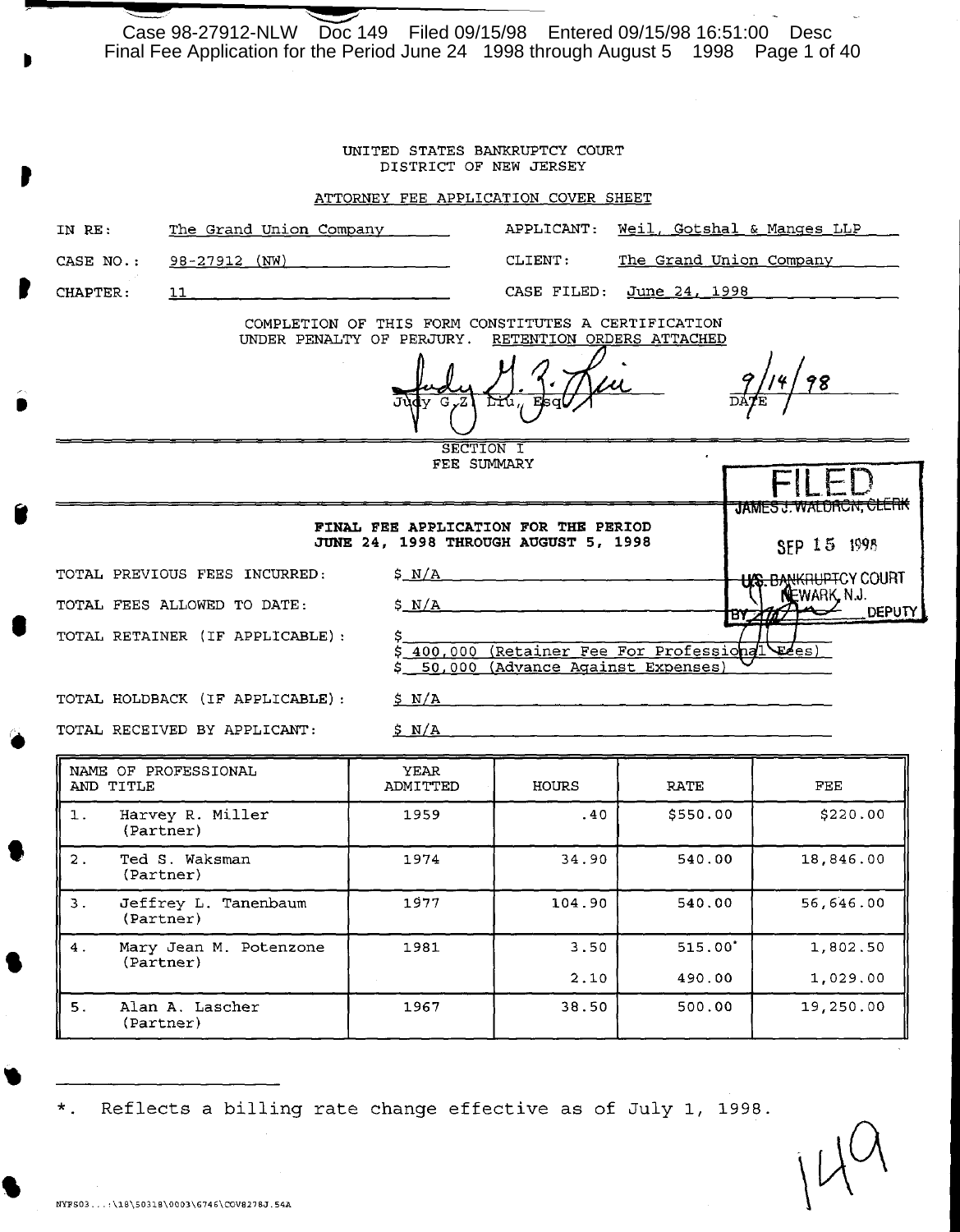Case 98-27912-NLW Doc 149 Filed 09/15/98 Entered 09/15/98 16:51:00 Desc<br>Final Fee Application for the Period June 24 1998 through August 5 1998 Page 2 of 40

## Exhibit A-2

#### SERVICES RENDERED BY WElL, GOTSHAL & MANGES LLP FOR THE PERIOD COMMENCING JUNE 24, 1998 THROUGH AUGUST 5, 1998

| <b>ASSOCIATES</b>                                       | DEPT.                | YEAR<br><b>ADMITTED</b> | <b>RATE</b>   | HOURS  | AMOUNT          |
|---------------------------------------------------------|----------------------|-------------------------|---------------|--------|-----------------|
|                                                         |                      |                         |               |        |                 |
| BASTA, PAUL M.                                          | в                    | 1993                    | 315.00"       | 166.20 | 52, 353.00      |
|                                                         |                      |                         | 305.00        | 34.20  | 10,431.00       |
| ROSE, SCOTT B.                                          | $\mathsf{C}$         | 1996                    | $270.00*$     | 46.10  | 12,447.00       |
|                                                         |                      |                         | 240.00        | 11.60  | 2,784.00        |
| ROSAN, SHELLIE D.                                       | $\mathbb{R}$         | 1997                    | 240.00'       | 81.50  | 19,560.00       |
|                                                         |                      |                         | 210.00        | 3.40   | 714.00          |
| GLASBAND, MELISSA I.                                    | в                    | 1998                    | 210.00'       | 152.80 | 32,088.00       |
|                                                         |                      |                         | 150.00        | 25.20  | 3,780.00        |
| ELKIN, MATTHEW                                          | Α                    |                         | 130.00        | 14.70  | 1,911.00        |
| GOTTLIEB, BRIAN                                         | Α                    |                         | 130.00        | 11.50  | 1,495.00        |
| LAZARRE, NICOLAINE                                      | А                    |                         | 130.00        | 4.40   | 572.00          |
| SELTZER, WENDY                                          | $\bf{A}$             |                         | 130.00        | 20.00  | 2,600.00        |
|                                                         |                      |                         |               |        |                 |
| TOTAL                                                   |                      |                         |               | 571.60 | \$140,735.00    |
| B - Business Finance and Restructuring<br>T - Tax/ERISA | A - Summer Associate |                         | C - Corporate |        | R - Real Estate |

\* Reflects billing rate change as of July 1, 1998.

•

•

•

•

•

•

•

•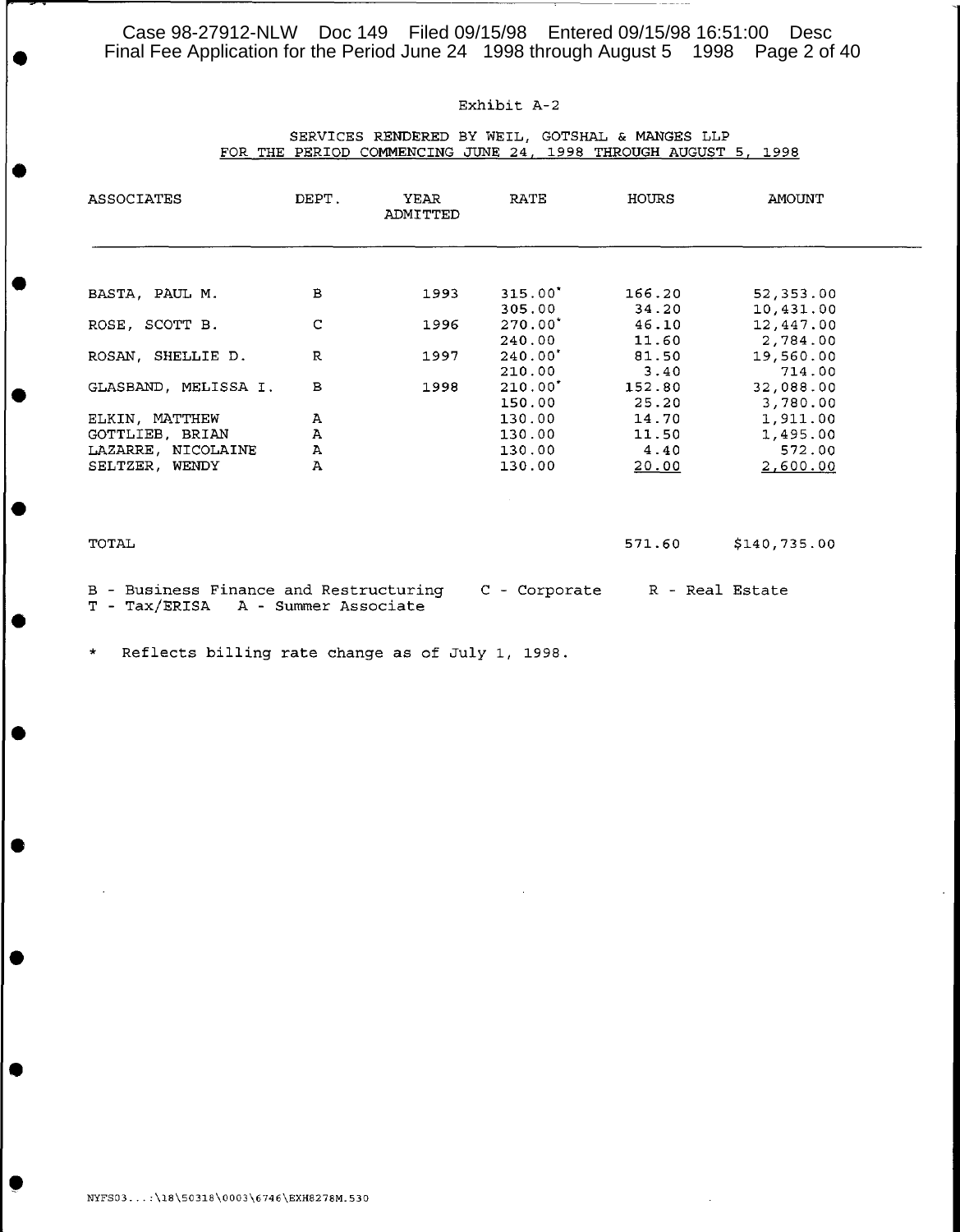Case 98-27912-NLW Doc 149 Filed 09/15/98 Entered 09/15/98 16:51:00 Desc<br>Final Fee Application for the Period June 24 1998 through August 5 1998 Page 3 of 40

## Exhibit A-3

-------~~~~~~~~~~~~~~~~~~----------------

#### SERVICES RENDERED BY WElL, GOTSHAL & MANGES LLP FOR THE PERIOD COMMENCING JUNE 24, 1998 THROUGH AUGUST 5, 1998

| PARAPROFESSIONALS<br>AND CLERKS                                                                                         | DEPT.<br>RATE                                                                           |                                                                | HOURS                                                     | AMOUNT                                                                      |  |
|-------------------------------------------------------------------------------------------------------------------------|-----------------------------------------------------------------------------------------|----------------------------------------------------------------|-----------------------------------------------------------|-----------------------------------------------------------------------------|--|
| TOMPKINS, JUDITH<br>SCHELL, PETER<br>FOSKEY, TIFFANY<br>LEE, KATHLEEN<br>SAFRAN, DANIEL<br>DIAZ, IRIS<br>WILMER, ANDREA | R<br>${\mathbb R}$<br>C<br>$\, {\bf B}$<br>$\, {\bf B}$<br>$\, {\bf B}$<br>$\mathbf{B}$ | 105.00<br>105.00<br>105.00<br>95.00<br>95.00<br>65.00<br>65.00 | 19.20<br>44.80<br>1.50<br>112.20<br>7.50<br>19.00<br>3.00 | 2,016.00<br>4,704.00<br>157.50<br>10,659.00<br>712.50<br>1,235.00<br>195.00 |  |
| TOTAL PARAPROFESSIONAL<br>TOTAL PARTNER                                                                                 |                                                                                         |                                                                | 207.20<br>323.60                                          | \$19,679.00<br>\$161,871.50                                                 |  |
| TOTAL ASSOCIATE<br>TOTAL FIRM                                                                                           |                                                                                         |                                                                | 571.60<br>1,102.40                                        | \$140,735.00<br>\$322,285.50                                                |  |

|  |  | B - Business Finance and Restructuring |  | C - Corporate |  | R - Real Estate |
|--|--|----------------------------------------|--|---------------|--|-----------------|
|  |  |                                        |  |               |  |                 |

•

•

•

•

•

•

•

•

•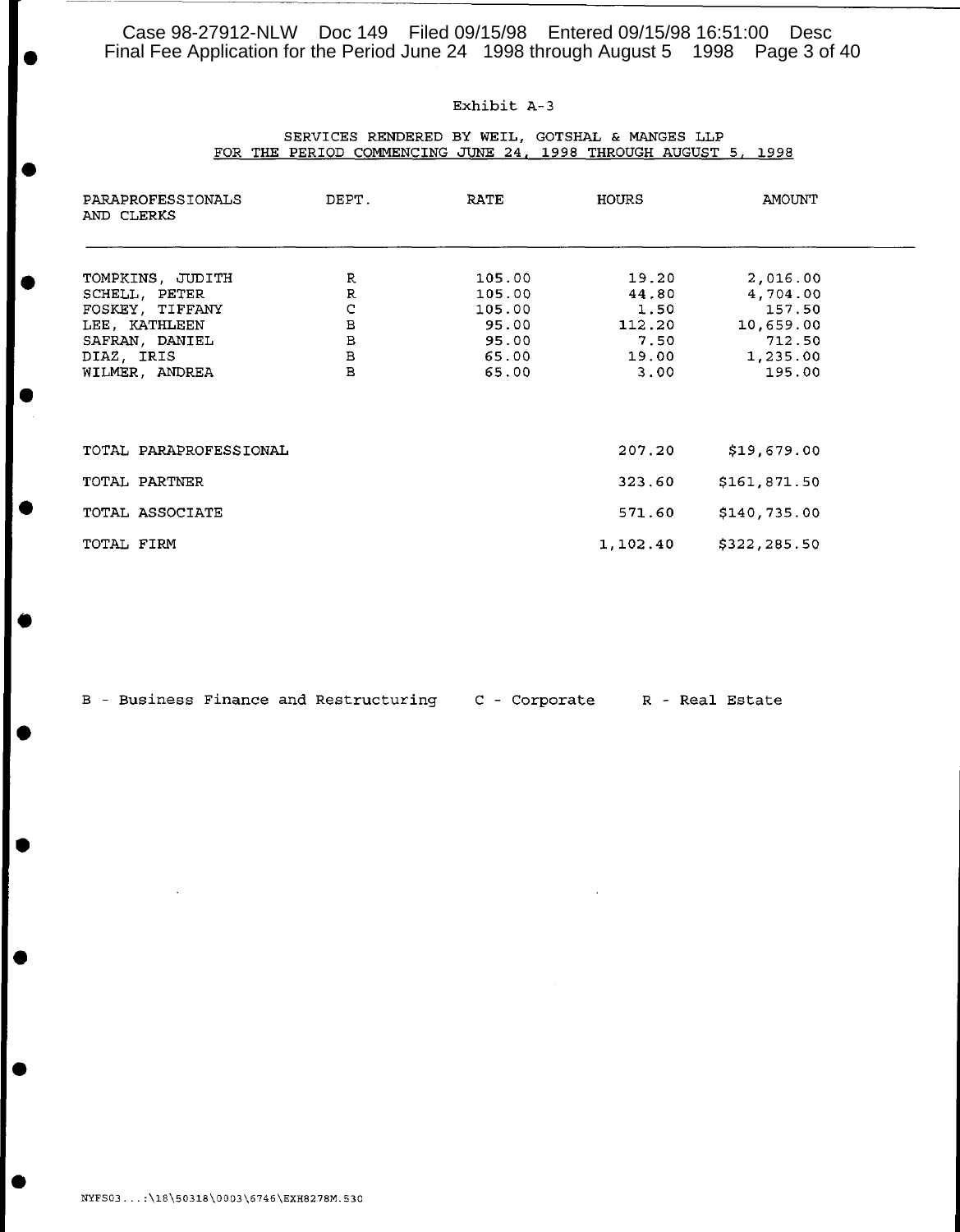Case 98-27912-NLW Doc 149 Filed 09/15/98 Entered 09/15/98 16:51:00 Desc<br>Final Fee Application for the Period June 24 1998 through August 5 1998 Page 4 of 40<br>Exhibit A-1 Exhibit A-1

#### SERVICES RENDERED BY WElL, GOTSHAL & MANGES LLP FOR THE PERIOD COMMENCING JUNE 24, 199B THROUGH AUGUST 5, 199B

| <b>PARTNERS</b>                                                                       | DEPT.                       | YEAR<br>ADMITTED             | <b>RATE</b>                             | <b>HOURS</b>                   | AMOUNT                                             |  |
|---------------------------------------------------------------------------------------|-----------------------------|------------------------------|-----------------------------------------|--------------------------------|----------------------------------------------------|--|
| MILLER, HARVEY R.<br>WAKSMAN, TED S.<br>TANENBAUM, JEFFREY L.<br>POTENZONE, MARY JEAN | в<br>с<br>$\mathbf{B}$<br>т | 1959<br>1974<br>1977<br>1981 | 550.00<br>540.00<br>540.00<br>$515.00*$ | .40<br>34.90<br>104.90<br>3.50 | S.<br>220.00<br>18,846.00<br>56,646.00<br>1,802.50 |  |
| LASCHER, ALAN A.<br>LIU, JUDY GZ.                                                     | R<br>B                      | 1967<br>1981                 | 490.00<br>500.00<br>460.00              | 2.10<br>38.50<br>139.30        | 1,029.00<br>19,250.00<br>64,078.00                 |  |
| TOTAL                                                                                 |                             |                              |                                         | 323.60                         | \$161,871.50                                       |  |
|                                                                                       |                             |                              |                                         |                                |                                                    |  |

B - Business Finance and Restructuring C - Corporate R - Real Estate T - Tax/ERISA

\* Relfects billing rate change as of July 1, 199B.

•

•

•

•

•

•

•

•

•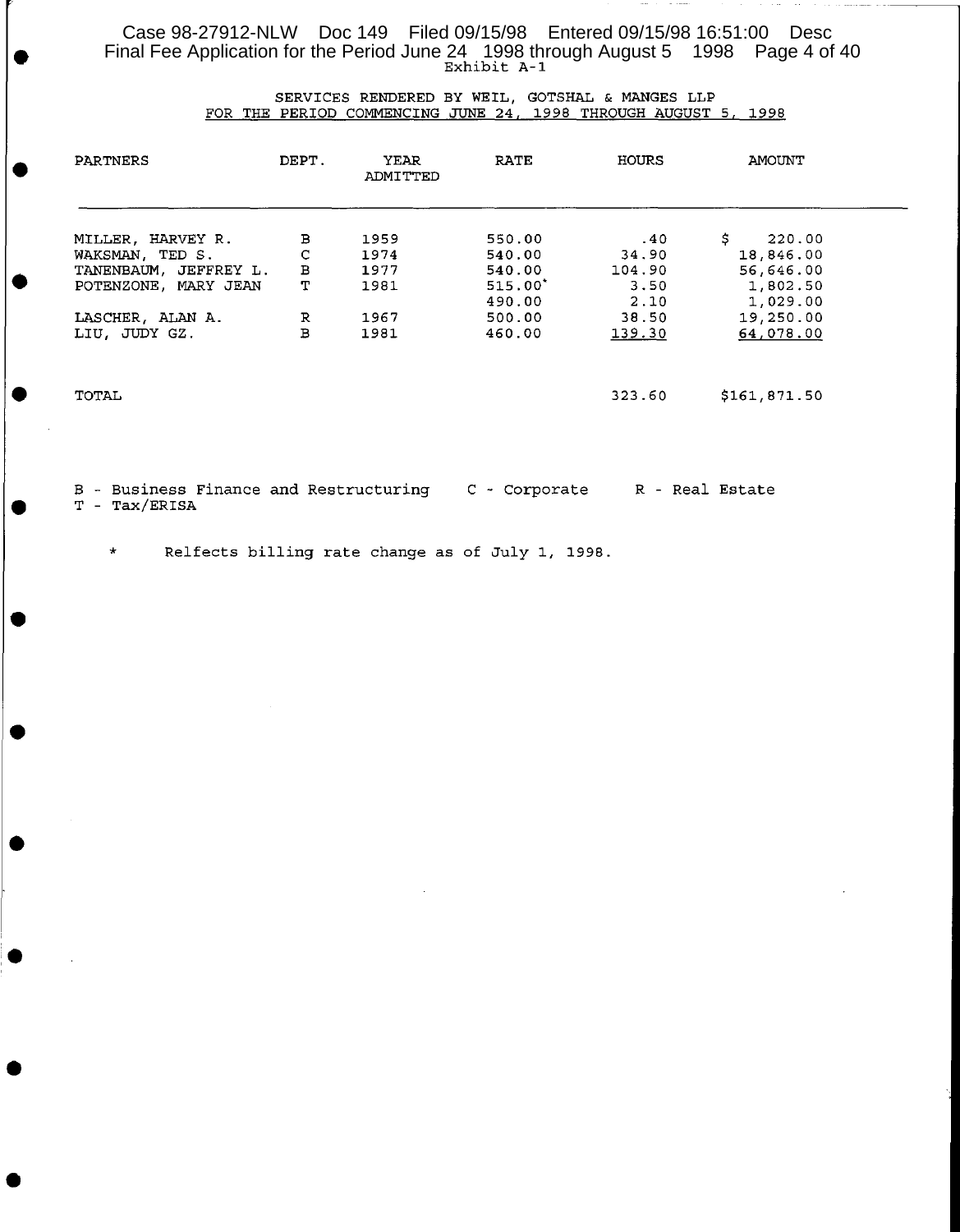# Case 98-27912-NLW Doc 149 Filed 09/15/98 Entered 09/15/98 16:51:00 Desc<br>Final Fee Application for the Period June 24 1998 through August 5 1998 Page 5 of 40

| ADMITTED | HOURS  | <b>RATE</b> | FEE       |
|----------|--------|-------------|-----------|
| 1981     | 139.30 | 460.00      | 64,078.00 |
| 1993     | 166.20 | 315.00*     | 52,353.00 |
|          | 34.20  | 305.00      | 10,431.00 |
| 1996     | 46.10  | 270.00*     | 12,447.00 |
|          | 11.60  | 240.00      | 2,784.00  |
| 1997     | 81.50  | 240.00'     | 19,560.00 |
|          | 3.40   | 210.00      | 714.00    |
| 1998     | 152.80 | $210.00*$   | 32,088.00 |
|          | 25.20  | 150.00      | 3,780.00  |
| N/A      | 14.70  | 130.00      | 1,911.00  |
| N/A      | 11.50  | 130.00      | 1,495.00  |
| N/A      | 4.40   | 130.00      | 572.00    |
| N/A      | 20.00  | 130.00      | 2,600.00  |
| N/A      | 19.20  | 105.00      | 2,016.00  |
| N/A      | 44.80  | 105.00      | 4,704.00  |
| N/A      | 1.50   | 105.00      | 157.50    |
| N/A      | 112.20 | 95.00       | 10,659.00 |
| N/A      | 7.50   | 95.00       | 712.50    |
| N/A      | 19.00  | 65.00       | 1,235.00  |
| N/A      | 3.00   | 65.00       | 195.00    |
|          |        |             |           |

FEE TOTAL - PAGE 3 DISBURSEMENT TOTALS - PAGE 4 TOTAL FEE APPLICATION

\$322,285.50 \$ 16,084.28 \$338,369.78

Reflects a billing rate change effective as of July 1, 1998.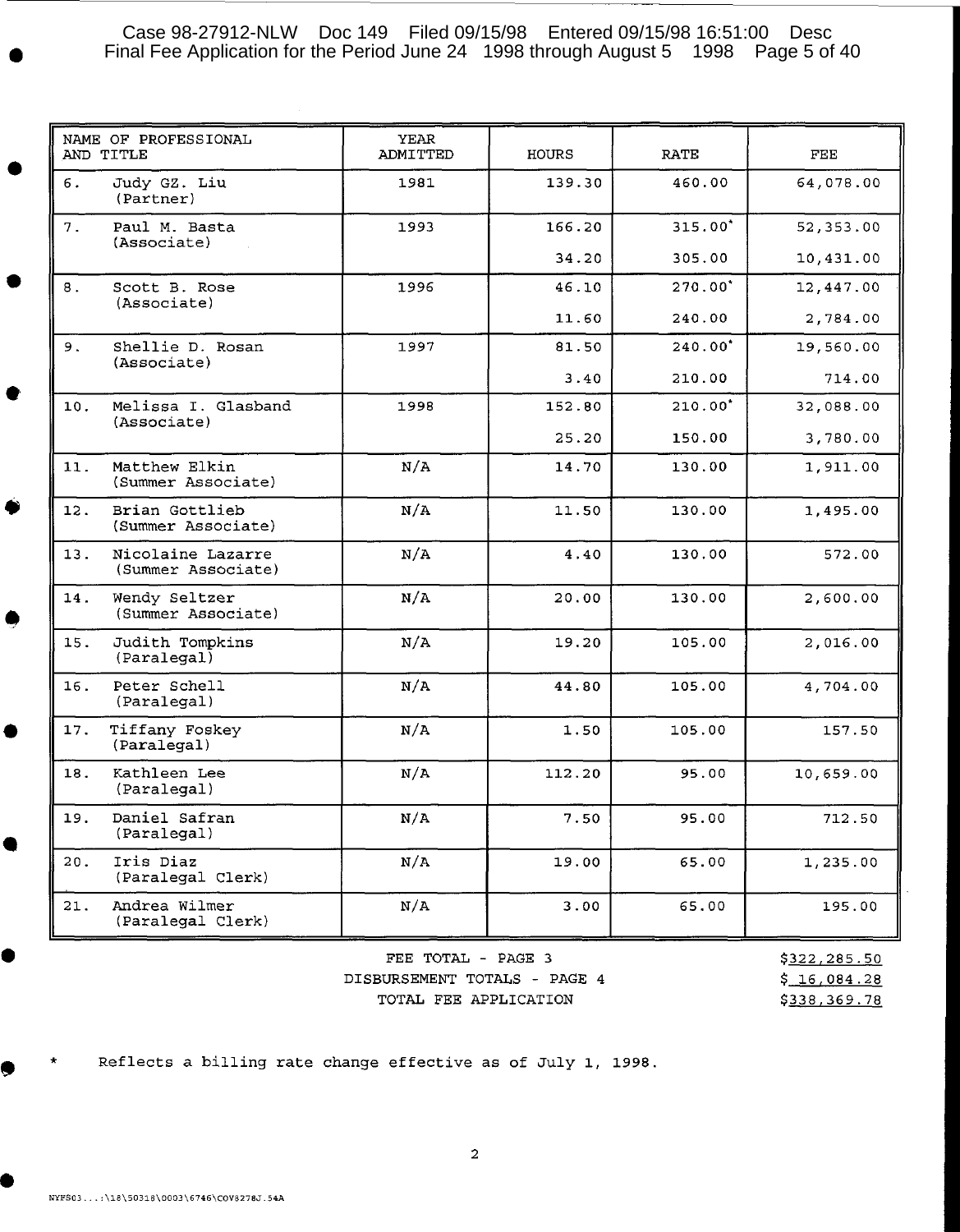Case 98-27912-NLW Doc 149 Filed 09/15/98 Entered 09/15/98 16:51:00 Desc<br>Final Fee Application for the Period June 24 1998 through August 5 1998 Page 6 of 40

|  | SECTION II          |
|--|---------------------|
|  | SUMMARY OF SERVICES |

| SECTION II<br>SUMMARY OF SERVICES                                                                       |              |                    |  |  |
|---------------------------------------------------------------------------------------------------------|--------------|--------------------|--|--|
|                                                                                                         | <b>HOURS</b> | <b>VALUE</b>       |  |  |
| Telephone Calls<br>(a)                                                                                  | 60.00        | \$19,109.50        |  |  |
| Correspondence Drafted<br>(b)                                                                           | 6.60         | 2,268.50           |  |  |
| (c)<br>Correspondence Reviewed                                                                          | 4.20         | 1,639.50           |  |  |
| (d)<br>Legal Research                                                                                   | 32.80        | 4,831.00           |  |  |
| (e)<br>Court Appearances                                                                                | 34.30        | 11,621.00          |  |  |
| Preparation of Pleadings & Briefs<br>(f)                                                                | 44.10        | 12,921.50          |  |  |
| (g)<br>Internal Office Meetings:<br>solely w/applicant's staff<br>(1)<br>third party conferences<br>(2) | 7.10<br>3.10 | 2,381.00<br>945.50 |  |  |
| Total for $(g)$ :                                                                                       | 10.20        | 3,326.50           |  |  |
| Out of Office Meetings<br>(h)                                                                           | 5.00         | 1,350.00           |  |  |
| $\left( \pm \right)$<br>Review of File                                                                  | 8.50         | 1,967.00           |  |  |
| Other Services/General Administrative<br>(j)<br>Matters                                                 | 16.20        | 6,090.00           |  |  |
| (k)<br>General Business Operations                                                                      | 20.50        | 6,647.50           |  |  |
| Schedules<br>(1)                                                                                        | 12.00        | 4,363.00           |  |  |
| Confirmation Preparation<br>(m)                                                                         | 328.20       | 106,608.50         |  |  |
| Confirmation Hearing<br>(n)                                                                             | 31.40        | 12,381.00          |  |  |
| (o)<br>DIP Hearing                                                                                      | 93.70        | 29,623.00          |  |  |
| Exit Financing<br>(p)                                                                                   | 56.30        | 27, 264.50         |  |  |
| U.S. Trustee<br>(q)                                                                                     | 47.80        | 18,494.50          |  |  |
| (r)<br>Real Estate Issues                                                                               | 170.70       | 38,060.00          |  |  |
| (s)<br>Personal Injury/Other Litigation                                                                 | 4.80         | 1,981.00           |  |  |
| (t)<br>Document Management                                                                              | 115.10       | 11,738.00          |  |  |
| SERVICE TOTALS:                                                                                         | 1,102.40     | \$322,285.50       |  |  |

•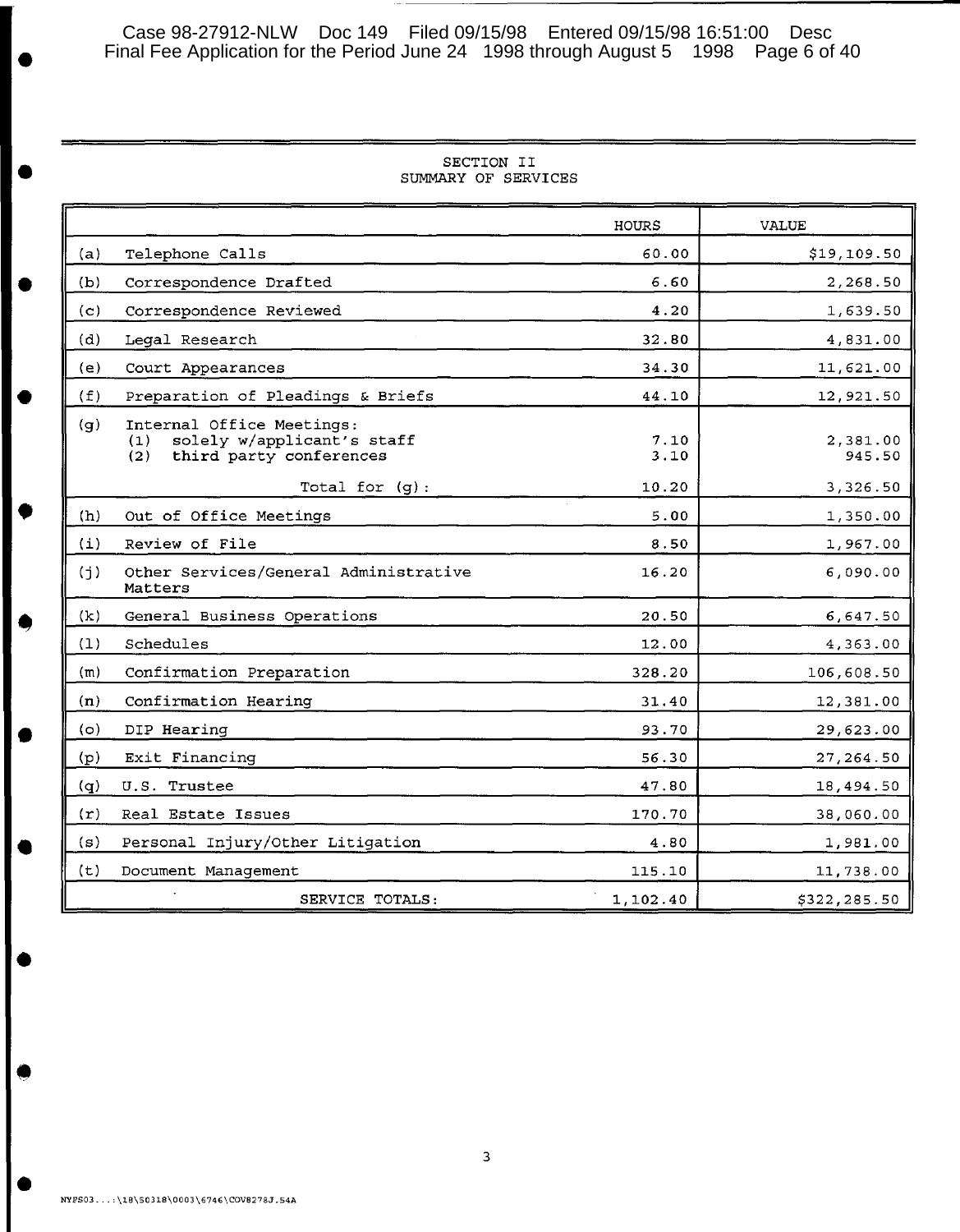Case 98-27912-NLW Doc 149 Filed 09/15/98 Entered 09/15/98 16:51:00 Desc Final Fee Application for the Period June 24 1998 through August 5 1998 Page 7 of 40 **j** 

#### SECTION III SUMMARY OF DISBURSEMENTS

| (a) | Telephone                      | \$<br>1,209.09 |
|-----|--------------------------------|----------------|
| (b) | Messenger Service              | 462.15         |
| (c) | Photocopying                   | 7,248.40       |
| (d) | Travel                         | 749.99         |
| (e) | Postage                        | 444.66         |
| (g) | Computerized Research          | 716.22         |
| (h) | Word Processing/Secretaries    | 1,392.00       |
| (i) | Food Service                   | 162.03         |
| (j) | Overnight Couriers             | 1,426.85       |
| (k) | Other Client Charges           | 134.39         |
| (1) | Facsimile (Outgoing)           | 890.00         |
| (m) | Newswatch & Clipping Service   | 170.00         |
| (n) | Corporation Service            | 1,078.50       |
|     | <b>DISBURSEMENTS</b><br>TOTAL: | \$16,084.28    |

•

•

•

•

•<br>•<br>•

 $\boldsymbol{Q}$ 

 $\bullet$ 

•

•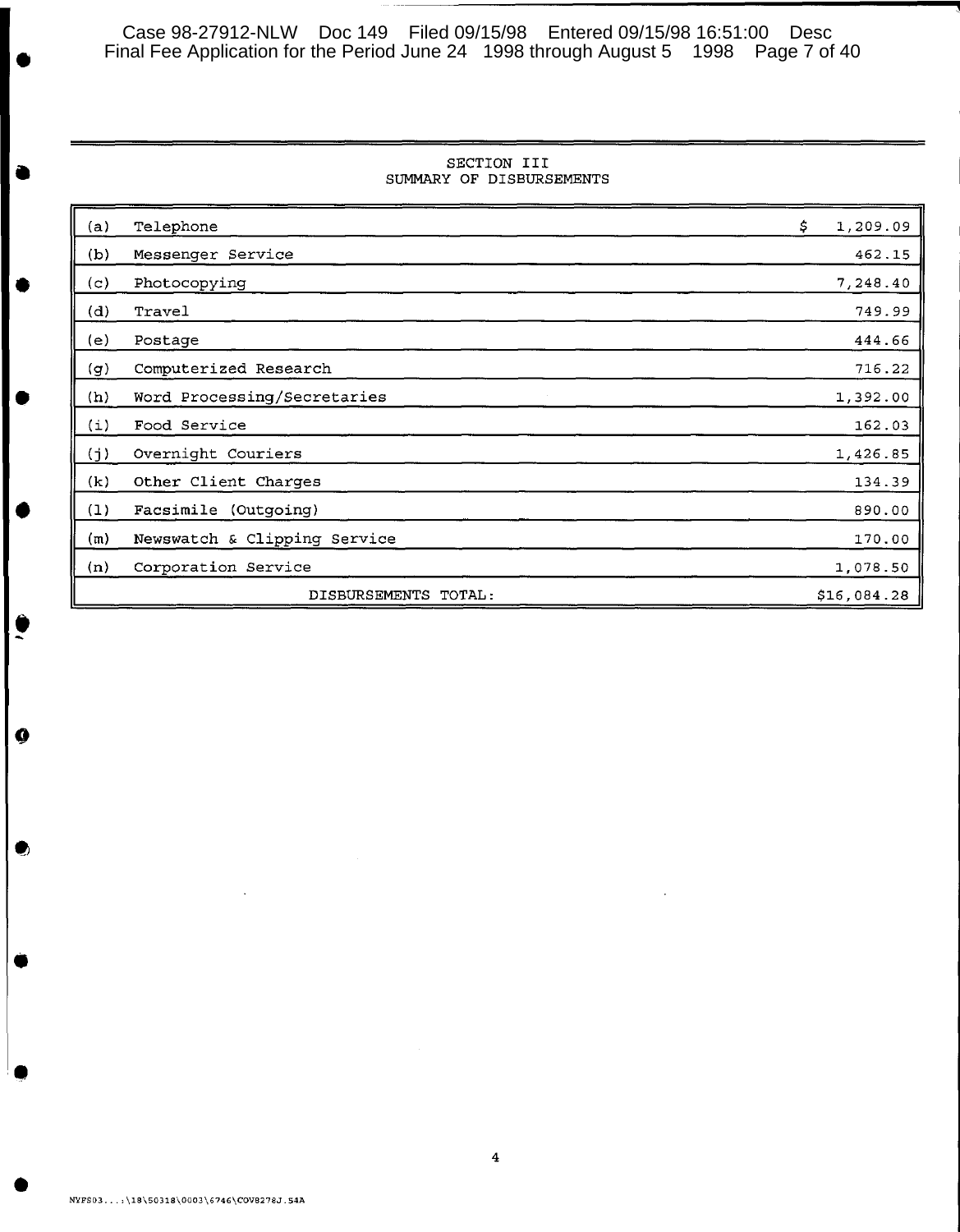Case 98-27912-NLW Doc 149 Filed 09/15/98 Entered 09/15/98 16:51:00 Desc Final Fee Application for the Period June 24 1998 through August 5 1998 Page 8 of 40 •

#### SECTION IV CASE HISTORY

 $(Note: Items 3 - 6 are not applicable to$ application under II U.S.C. §506)

l. DATE CASE FILED: June 24, 1998.

•

•

•

•

•

•

•

•

2. CHAPTER UNDER WHICH CASE COMMENCED: Chapter II

• 3. DATE OF RETENTION: June 24, 1998. (ANNEX COPY OF ORDER(S)) IF LIMIT ON NUMBER OF HOURS OR OTHER LIMITATIONS TO RETENTION SET FORTH: N/A

4. SUMMARIZE IN BRIEF THE BENEFITS TO THE ESTATE AND ATTACH SUPPLEMENTS AS NEEDED:

Rendered professional services in connection with prosecution of prepackaged chapter II case. See narrative portion of fee application annexed hereto.

• 5. ANTICIPATED DISTRIBUTION TO CREDITORS:

- (A) ADMINISTRATION EXPENSES: Paid in Full.
- (B) SECURED CREDITORS: Paid in Full.
- (C) PRIORITY CREDITORS: Paid in Full.
- (D) GENERAL UNSECURED CREDITORS: Paid in Full (other than Noteholders, who consented to treatment proposed under the plan.

6. FINAL DISPOSITION OF CASE AND PERCENTAGE OF DIVIDEND PAID TO CREDITOR (IF APPLICABLE): Confirmed August 5, 1998. Consummated August l7, 1998. Distributions made as set forth in item 5 above.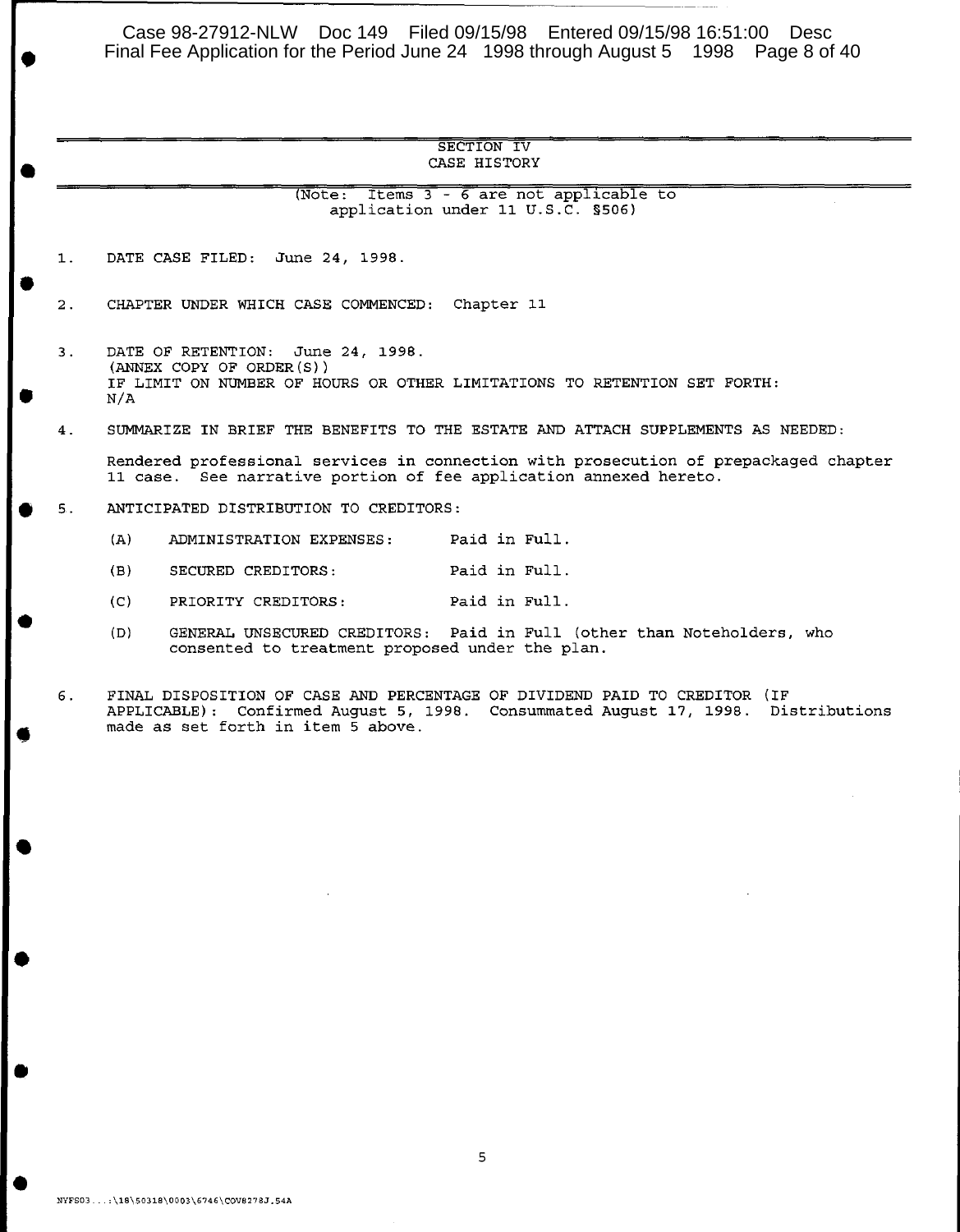| Case 98-27912-NLW Doc 149 Filed 09/15/98 Entered 09/15/98 16:51:00 Desc<br>Final Fee Application for the Period June 24 1998 through August 5 1998 Page 9 of 40 |                                                      |
|-----------------------------------------------------------------------------------------------------------------------------------------------------------------|------------------------------------------------------|
|                                                                                                                                                                 | <b>FILED</b><br>JAMES J. WALDRON                     |
|                                                                                                                                                                 | $JUN \gtrsim 4 \lesssim 100 \, \mathrm{J}$           |
| UNITED STATES BANKRUPTCY COURT<br>DISTRICT OF NEW JERSEY                                                                                                        | U.S. BANKRUPTCY COURT<br>NEWARK, NJ<br><b>DEPUTY</b> |
| In re                                                                                                                                                           | Chapter 11 Case No.<br>$98 -$                        |
| THE GRAND UNION COMPANY,                                                                                                                                        |                                                      |
| Debtor.                                                                                                                                                         | Hearing Date: June $\frac{34}{1998}$                 |
|                                                                                                                                                                 |                                                      |

# ORDER PURSUANT TO SECTION 327(a) OF THE BANKRUPTCY CODE AUTHORIZING THE EMPLOYMENT OF WElL, GOTSHAL & MANGES LLP AS ATTORNEYS FOR THE DEBTOR

Upon the application dated June 24, 1998 (the" Application") of The Grand Union Company, as debtor and debtor in possession (the "Debtor"), for an order pursuant to section 327(a) of title 11 of the United States Code (the "Bankruptcy Code") approving the employment of Weil, Gotshal & Manges LLP ("WG&M") as its attorneys under a general retainer; and upon the affidavit of Judy G.Z. Liu, a member of the firm of WG&M, sworn to the 24<sup>th</sup> day of June 1998 (the "Liu Affidavit"); and it appearing that the members and associates of WG&M who will be engaged in this case are contemporaneously requesting admission pro hac vice to practice before this Court in this chapter 11 case; and the Court being satisfied, based on the representations made in the Application and the Liu Affidavit, that WG&M represents or holds no interest adverse to the Debtor or to its estate as to the matters upon which it is to be engaged and is disinterested under section 101(14) of the Bank-

•

•

,

•

•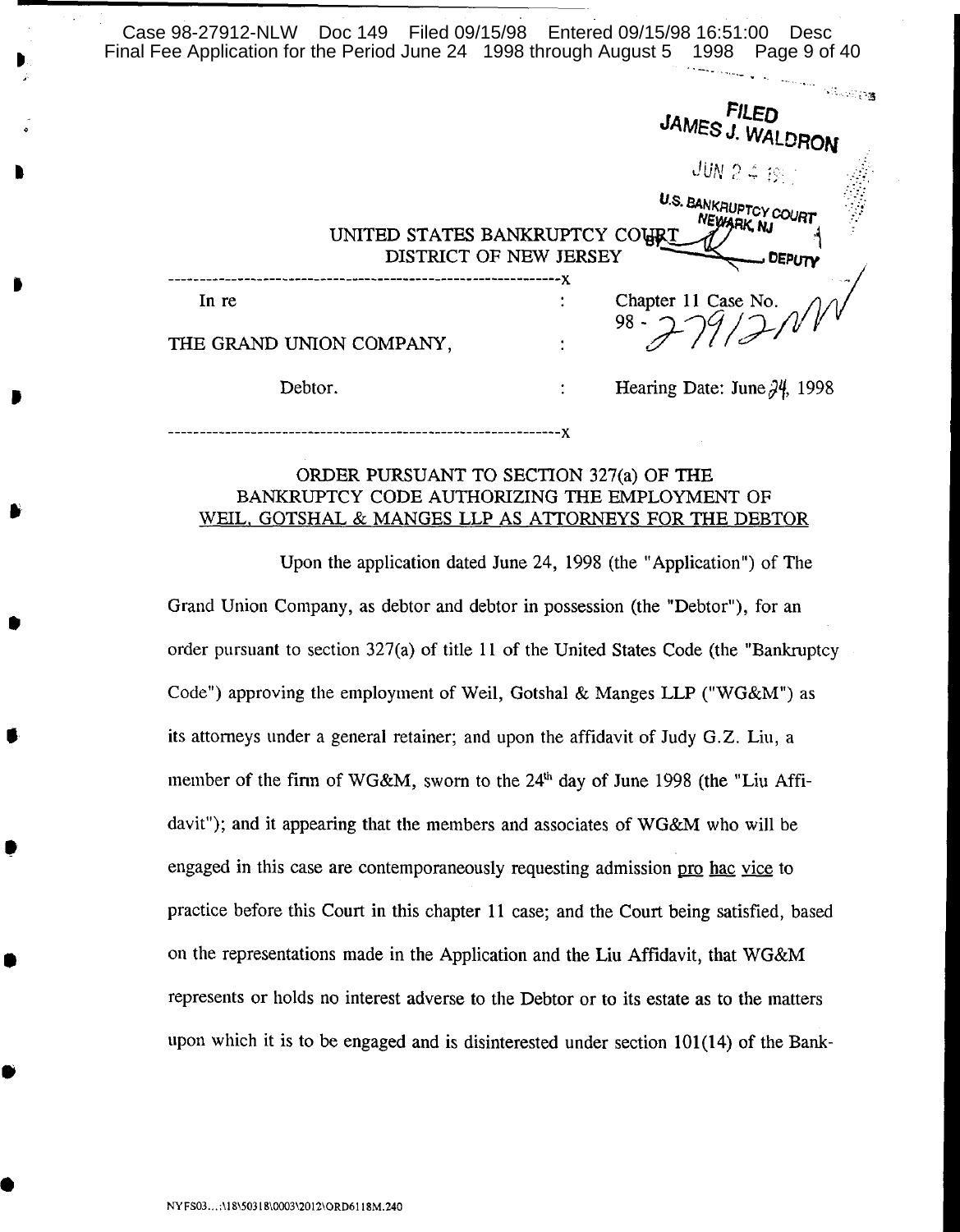Case 98-27912-NLW Doc 149 Filed 09/15/98 Entered 09/15/98 16:51:00 Desc<br>hal Fee Application for the Period June 24 1998 through August 5 1998 Page 10 of 40 Final Fee Application for the Period June 24 1998 through August 5 1998

mptcy Code, as modified by section l107(b) of the Bankruptcy Code, and that the employment of WG&M is necessary and would be in the best interest of the Debtor • and its estate; and the Court having jurisdiction to consider the Application and the relief requested therein in accordance with 28 U.S.C. §§ 157 and 1334; and it • appearing that the relief requested by the Application is necessary and in the best interests of the Debtor, its estate, and its creditors; and due notice of the Application having been given to (i) the Office of the United States Trustee for the District of New Jersey, (ii) the attorneys for the Debtor's prepetition and proposed postpetition lending group, (iii) the attorneys for the Steering Committee (as defined in the Application), (iv) the tmstee under the indenture governing the Debtor's debt securities, and (v) the attorneys for the Preferred Stockholders (as defined in the Application) and it appearing that no other or further notice need by given; and sufficient cause appearing therefor;

It Is On This  $24\pi$  Day of June, 1998,

ORDERED that, pursuant to section 327(a) of the Bankruptcy Code, • the Debtor, as debtor in possession, is authorized to employ and retain WG&M as its attorneys under a general retainer effective as of the commencement of this case; and it is further

ORDERED that WG&M shall be compensated in accordance with the procedures set forth in sections 330 and 331 of the Bankruptcy Code, applicable

•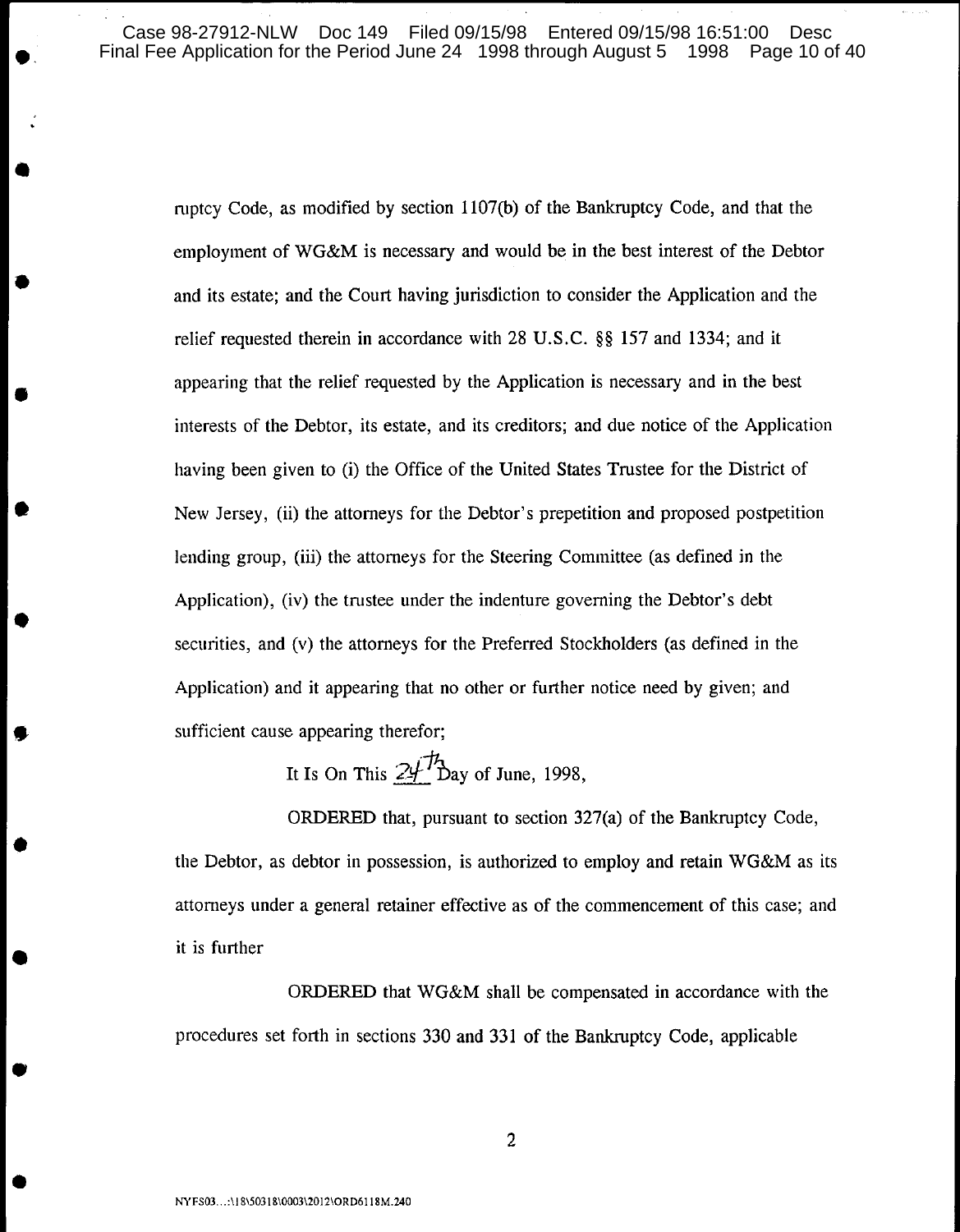Federal Rules of Bankruptcy Procedure, local rules of the Court, and such procedures as may be fixed by order of this Court.

• ORDERED that service of the Application as provided therein shall be deemed good and sufficient notice of such Application; and it is further

• ORDERED that the requirement under D.N.J. LBR 9013-2 for the

filing of a memorandum of law be, and it hereby is waived.

•

•

•

•

•

•

# "" " " " " NU L. WINFIELD

United States Bankruptcy Judge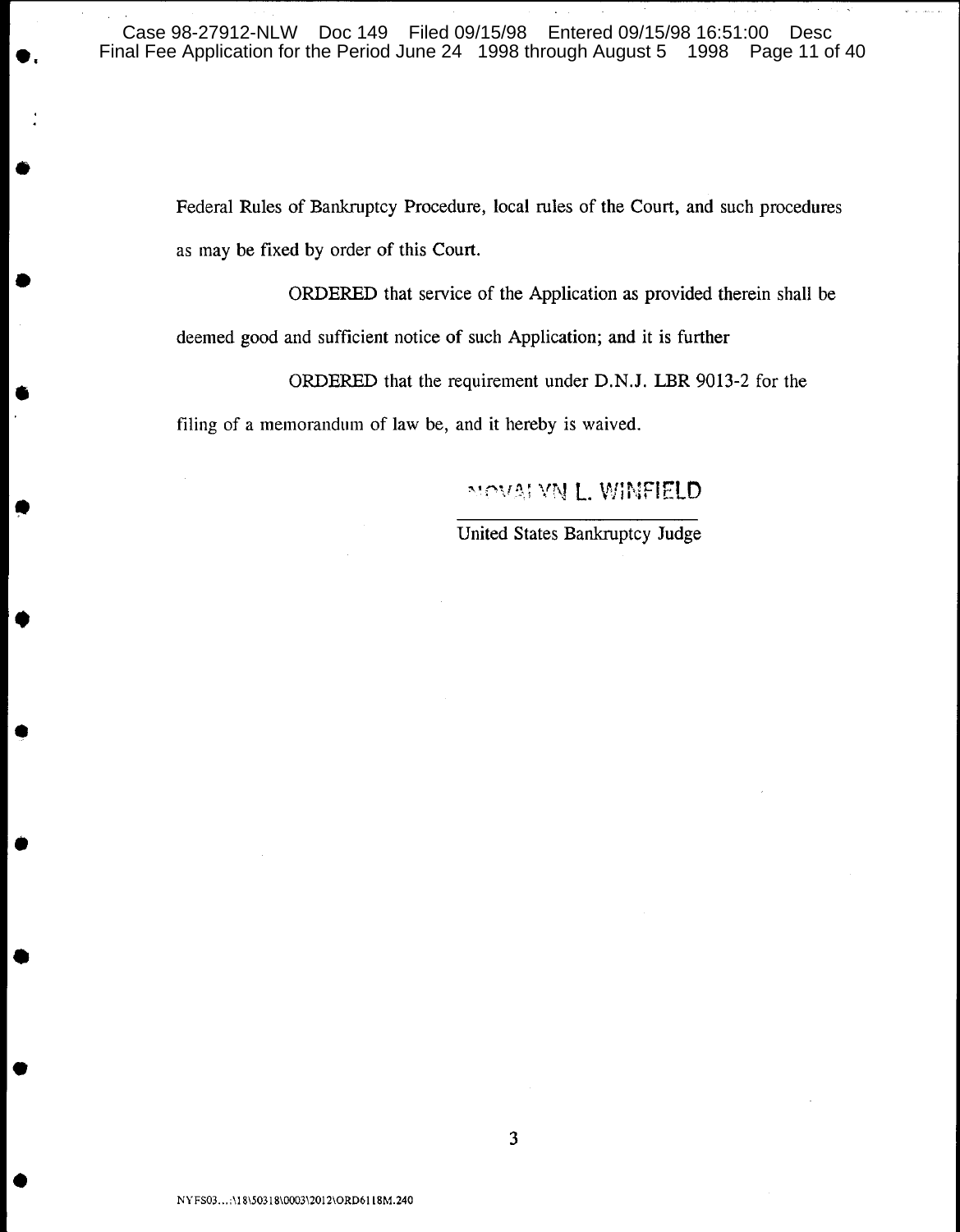Case 98-27912-NLW Doc 149 Filed 09/15/98 Entered 09/15/98 16:51:00 Desc Final Fee Application for the Period June 24 1998 through August 5 1998 Page 12 of 40

> WElL, GOTSHAL & MANGES LLP Co-Attorneys for The Grand Union Company 767 Fifth Avenue New York, New York 10153 (212) 310-8000 Jeffrey L. Tanenbaum, Esq. (IT 9797) Judy G.Z. Liu, Esq. (JL 6449)

•

•

•

•

•

•

•

•

•

•

# UNITED STATES BANKRUPTCY COURT DISTRICT OF NEW JERSEY

| In re                    | Chapter 11 Case No.<br>$98 - 27912$ (NW) |
|--------------------------|------------------------------------------|
| THE GRAND UNION COMPANY, |                                          |
| Debtor.                  | Hearing Date: October 14,<br>1998        |

--------------------------------------------------------------x

APPUCATION OF WElL, GOTSHAL & MANGES LLP AS ATTORNEYS FOR THE GRAND UNION COMPANY, FOR ALLOWANCE OF FINAL COMPENSATION FOR PROFESSIONAL SERVICES RENDERED FROM JUNE 24, 1998 THROUGH AND INCLUDING AUGUST 5,1998 AND FOR REIMBURSEMENT OF RELATED EXPENSES, PURSUANT TO SECTION 330 OF THE BANKRUPTCY CODE AND RULE 2016 OF THE FEDERAL RULES OF BANKRUPTCY PROCEDURE

# TO THE HONORABLE NOVALYN L. WINFIELD, UNITED STATES BANKRUPTCY JUDGE:

Weil, Gotshal & Manges LLP ("WG&M"), as co-attorneys for The

Grand Union Company ("Grand Union" or the "Debtor"), as debtor and debtor in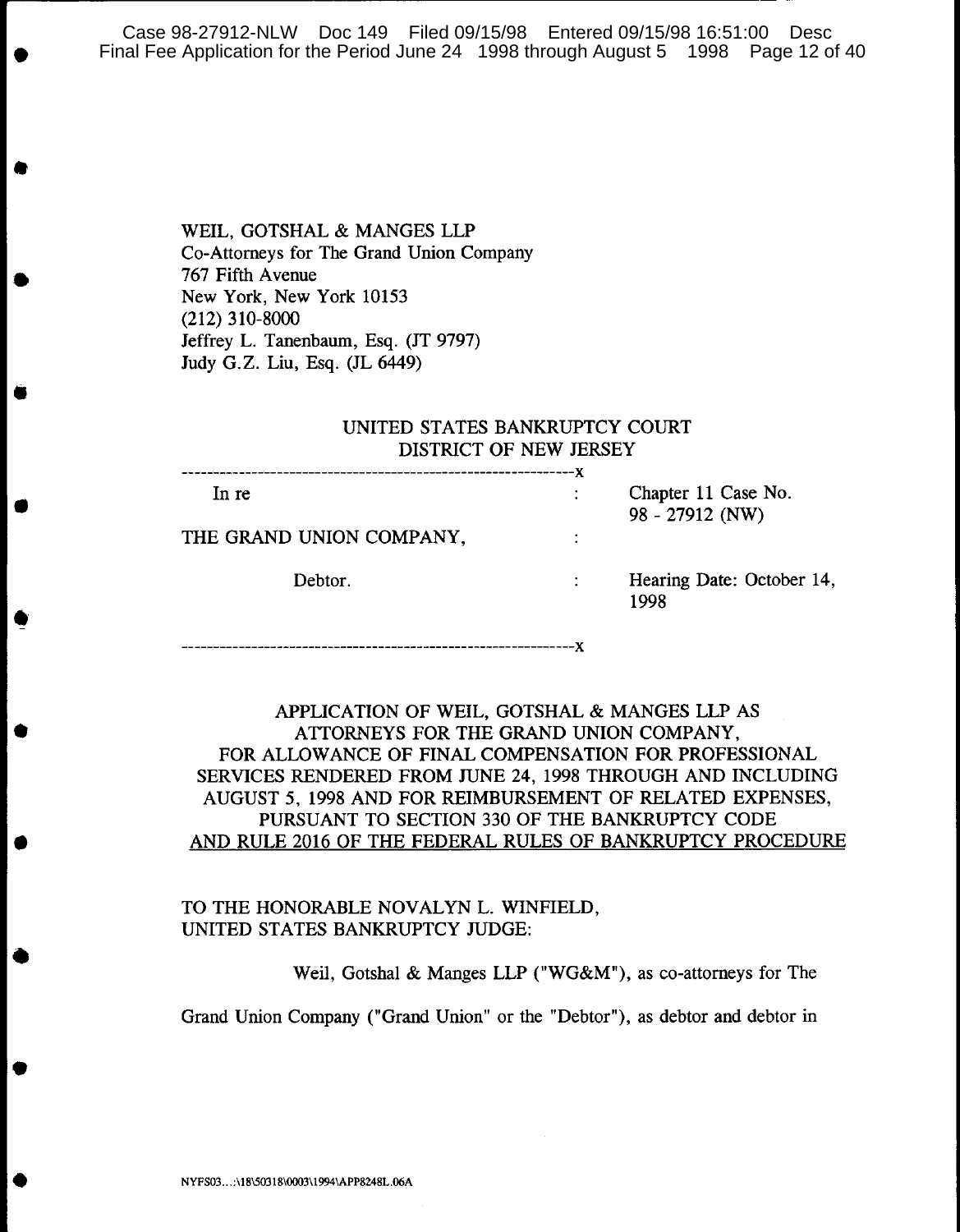possession, for its application for allowance of final compensation for professional services rendered from June 24, 1998 through and including August 5, 1998 (the "Compensation Period"), and for reimbursement of its actual and necessary expenses incurred with respect to such services (the "Application"), respectfully represents:

# FEES AND EXPENSES FOR WHICH ALLOWANCE IS SOUGHT

1. WG&M is a partnership (which includes professional corporations) engaged in the general practice of law. This Application is made by WG&M pursuant to section 330 of title 11, United States Code (the "Bankruptcy Code"), Rule 2016 of the Federal Rules of Bankruptcy Procedure (the "Bankruptcy Rules"), and the Order of this Court, dated June 24, 1998, approving the retention of WG&M as coattorneys for the Debtor, for an allowance of final compensation for professional services rendered to Grand Union for the Compensation Period, in the aggregate amount of \$322,285.50 and for reimbursement of expenses incurred in connection with the rendition of such services in the aggregate amount of  $$16,084.28$ <sup>1</sup>

2. The fees charged by WG&M in this case have been billed in accordance with existing billing rates and procedures in effect during the Compensation Period. The rates charged by WG&M for the services rendered by its professionals and paraprofessionals in this chapter 11 case are the same rates that

•

•

•

•

•

•

•

•

•

<sup>1.</sup> Prior to the commencement of this chapter 11 case, Grand Union paid WG&M a retainer fee and an advance against expenses for services to be performed in the preparation for and prosecution of this chapter 11 case, in the sum of \$400,000 and \$50,000, respectively, which will be applied to such postpetition allowances of compensation and reimbursement of expenses as may be granted by the Court.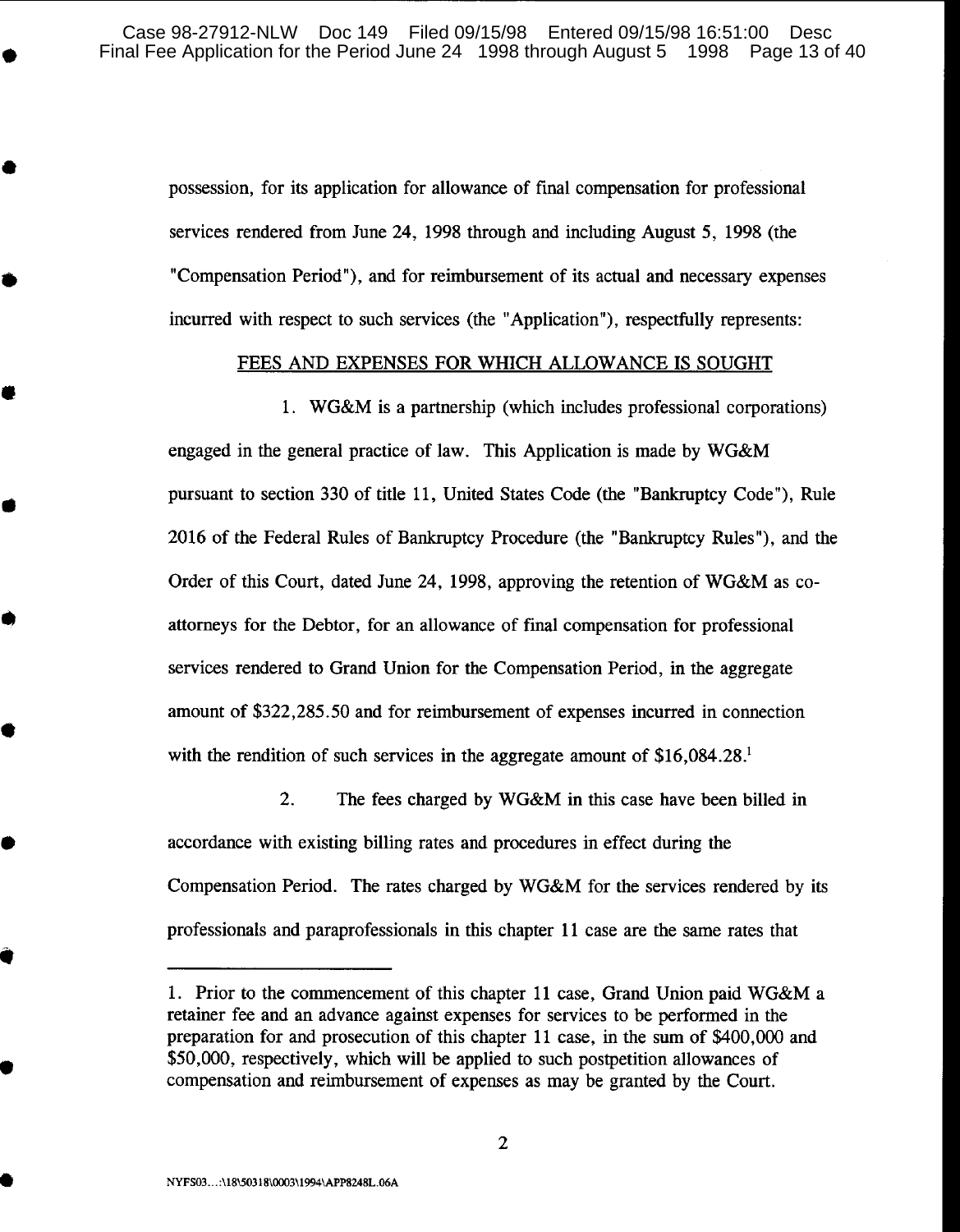<sup>~</sup>-------------------------------------,

WG&M charges for professional and paraprofessional services rendered in comparable nonbankruptcy related matters. Such fees are reasonable in light of the customary compensation charged by comparably skilled practitioners in comparable nonbankruptcy cases in a competitive national legal market.

3. During the Compensation Period, WG&M attorneys and paraprofessionals expended a total of 895.20 hours and 207.20 hours, respectively. A schedule setting forth the number of hours expended by partners, associates, and paraprofessionals of WG&M who rendered services to Grand Union, their respective hourly rates, and the year in which each WG&M attorney was admitted and licensed to practice is annexed hereto as Exhibit "A." A schedule specifying the type of expenses for which WG&M is seeking reimbursement and the total amount for each category is annexed hereto as Exhibit "B."

4. Attorneys and paraprofessionals at WG&M maintain itemized records of time expended in connection with the rendition of professional services on a contemporaneous basis. A copy of such time records for the Compensation Period is annexed hereto as Exhibit "C."

#### BACKGROUND

5. On June 24, 1998 (the "Commencement Date"), the Debtor filed a voluntary petition for relief under chapter **11** of the Bankruptcy Code. Since the Commencement Date, the Debtor has continued to operate its business and manage its

•

•

•

•

•

•

•

•

•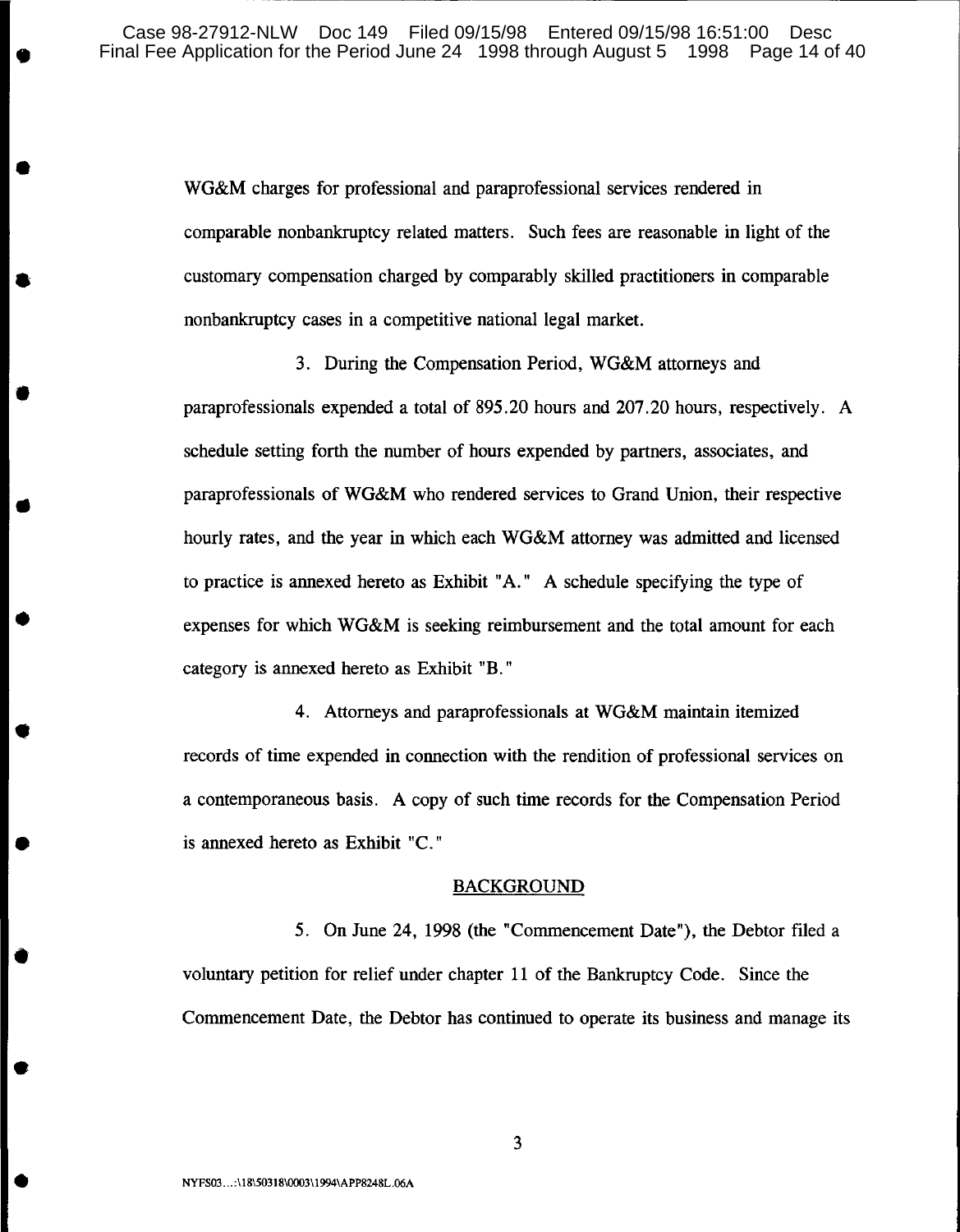properties as a debtor-in-possession pursuant to sections 1107(a) and 1108 of the Bankruptcy Code.

6. Grand Union, a publicly held company, operates 222 retail food stores in six northeastern states: New York, Vermont, New Jersey, Connecticut, New Hampshire, and Pennsylvania. Since its inception in 1872, Grand Union has grown to be one of the largest grocery-store chains in the Northeast, with a namebrand recognized for quality and value throughout the region. Grand Union's supermarkets offer a wide selection of national brand and private label grocery and general merchandise products, as well as high-quality perishables and service departments.

7. As of the Commencement Date, Grand Union employed approximately 15,000 employees, of whom approximately 67% are employed on a part-time basis. Approximately 50% of the Debtor's employees are covered by 12 collective bargaining agreements.

8. Prior to the Commencement Date, Grand Union engaged in extensive negotiations with an unofficial committee of holders of in excess of  $48\%$  in aggregate principal amount of its 12 % notes (as individual noteholders, the "Noteholders," and as an unofficial committee, the "Steering Committee") and the holders of Grand Union's preferred stock (the "Preferred Stockholders"), regarding the terms of a proposed financial restructuring for Grand Union, to be implemented through a "prepackaged" chapter 11 case. The final proposal, as agreed to by the

•

•

•

•

•

•

•

•

•

•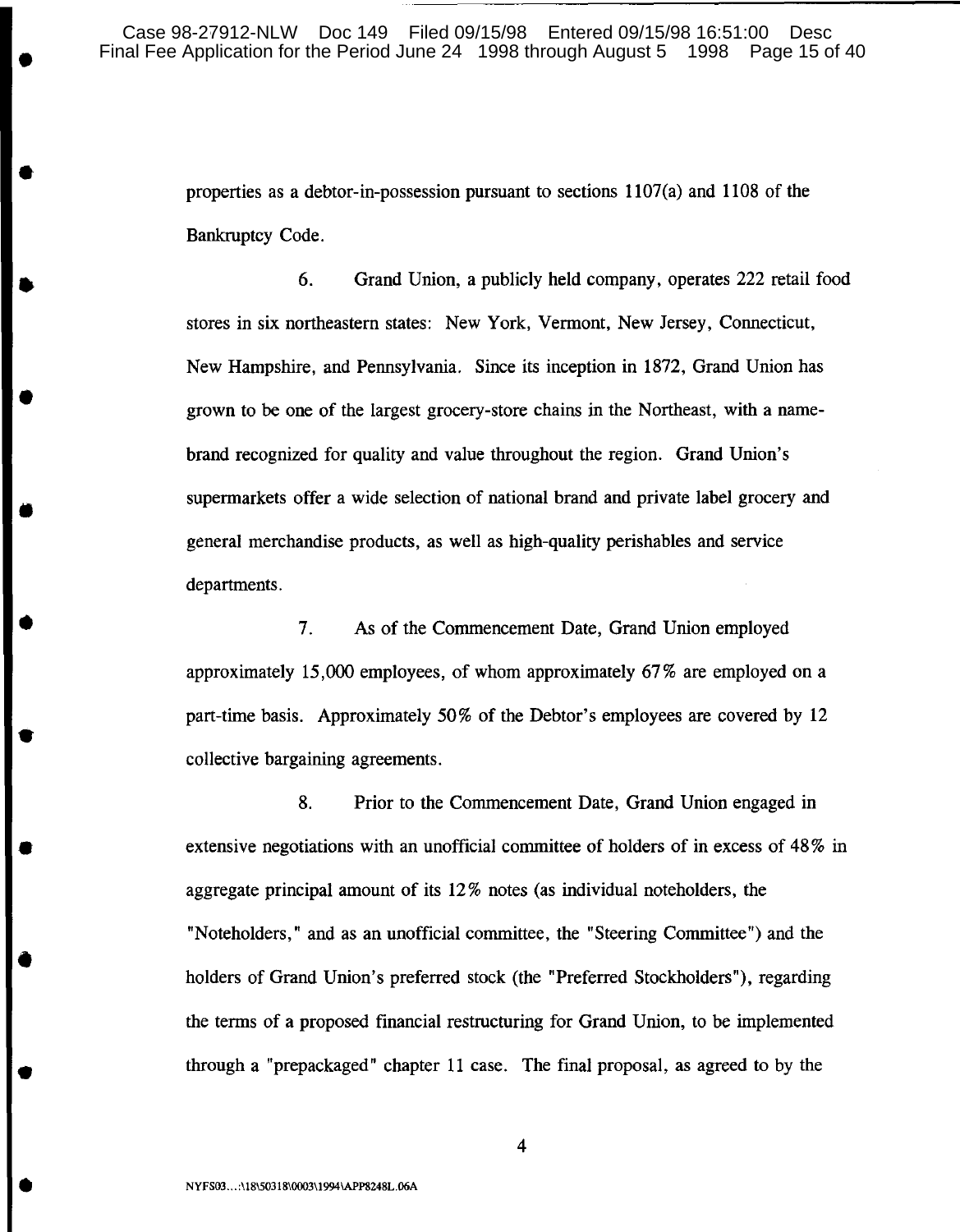Case 98-27912-NLW Doc 149 Filed 09/15/98 Entered 09/15/98 16:51:00 Desc<br>hal Fee Application for the Period June 24 1998 through August 5 1998 Page 16 of 40 Final Fee Application for the Period June 24 1998 through August 5 1998

> parties, is embodied in the now confirmed plan of reorganization (the "Plan") and described in detail in the related disclosure statement (the "Disclosure Statement"), each of which was filed with this Court contemporaneously with the commencement of this chapter 11 case. In reliance upon section  $3(a)(9)$  of the Securities Act of 1933, as amended, the Debtor solicited prior to the Commencement Date a vote of its Noteholders and its Preferred Stockholders for acceptance or rejection of the Plan. Notably, the Noteholders and the Preferred Stockholders who cast ballots pursuant to the solicitation voted overwhelmingly in favor of the Plan, which was accepted in accordance with the requirements set forth in section 1126 of the Bankruptcy Code.

9. The principal purpose of the Plan was to effect a necessary restructuring of the Debtor's financial obligations in order to enhance its fmancial condition. The confirmed Plan provides that the obligations arising under the approximately \$172 million debtor-in-possession loan (the "DIP Loan") provided by Swiss Bank Corporation ("Swiss Bank") and Lehman Commercial Paper, Inc. ("Lehman"), approved by this Court on July 9, 1998, would be satisfied with the proceeds of a new \$300 million post-chapter 11 working capital facility (the "Exit Facility"). The Exit Facility provided by Swiss Bank and Lehman closed on August 17, 1998. Pursuant to the Plan, Grand Union's remaining obligations to the existing bank group were rendered unimpaired. The confirmed Plan reinstated and rendered unimpaired all other secured claims and left unimpaired all general unsecured claims, with the exception of the claims held by the Noteholders. Pursuant to an agreement

•

•

•

•

•

•

•

•

•

•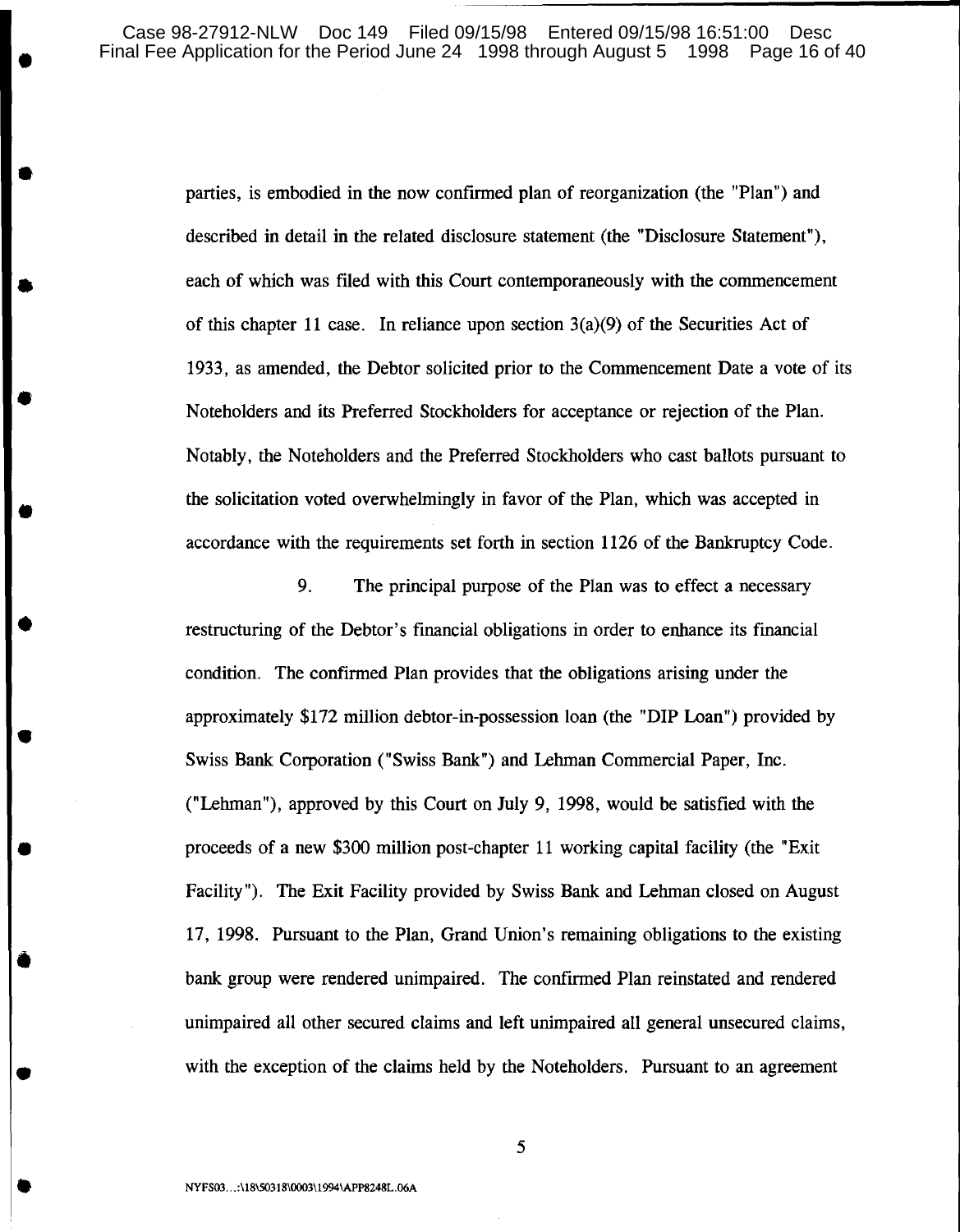in principle dated March 30, 1998, entered into between Grand Union and the members of the Steering Committee, the Noteholders' claims, in the aggregate principal amount of approximately  $$600$  million, were converted into  $100\%$  of the initial shares of the new common stock issued by the reorganized Grand Union.

10. Under the Plan, the Preferred Stockholders each received, in exchange for their existing preferred stock interests, their pro rata share of (i) fiveyear warrants to purchase approximately 10.5% in the aggregate of new common stock at an exercise price of \$19.82 per share, (ii) five-year warrants to purchase approximately 2.5 % in the aggregate of new common stock at an exercise price of \$23.15 per share and (iii) four-year warrants to purchase approximately 1% in the aggregate of new common stock at an exercise price of \$12.32 per share. Existing common stockholders received five-year warrants to purchase approximately 1.5% in the aggregate of new common stock at an exercise price of \$19.82 per share, by consent of the Noteholders and the Preferred Stockholders (evidenced by their votes to accept the Plan).

11. On August 5, 1998, this Court entered an order confirming the Plan. The Plan was substantially consummated on August 17, 1998.

#### RETENTION OF WG&M

12. Pursuant to an order of this Court date June 24, 1998, the Debtor was authorized to retain WG&M as its co-attorneys, under a general retainer, to render legal services in connection with the prosecution of this chapter 11 case. By

•

•

•

•

•

•

•

•

•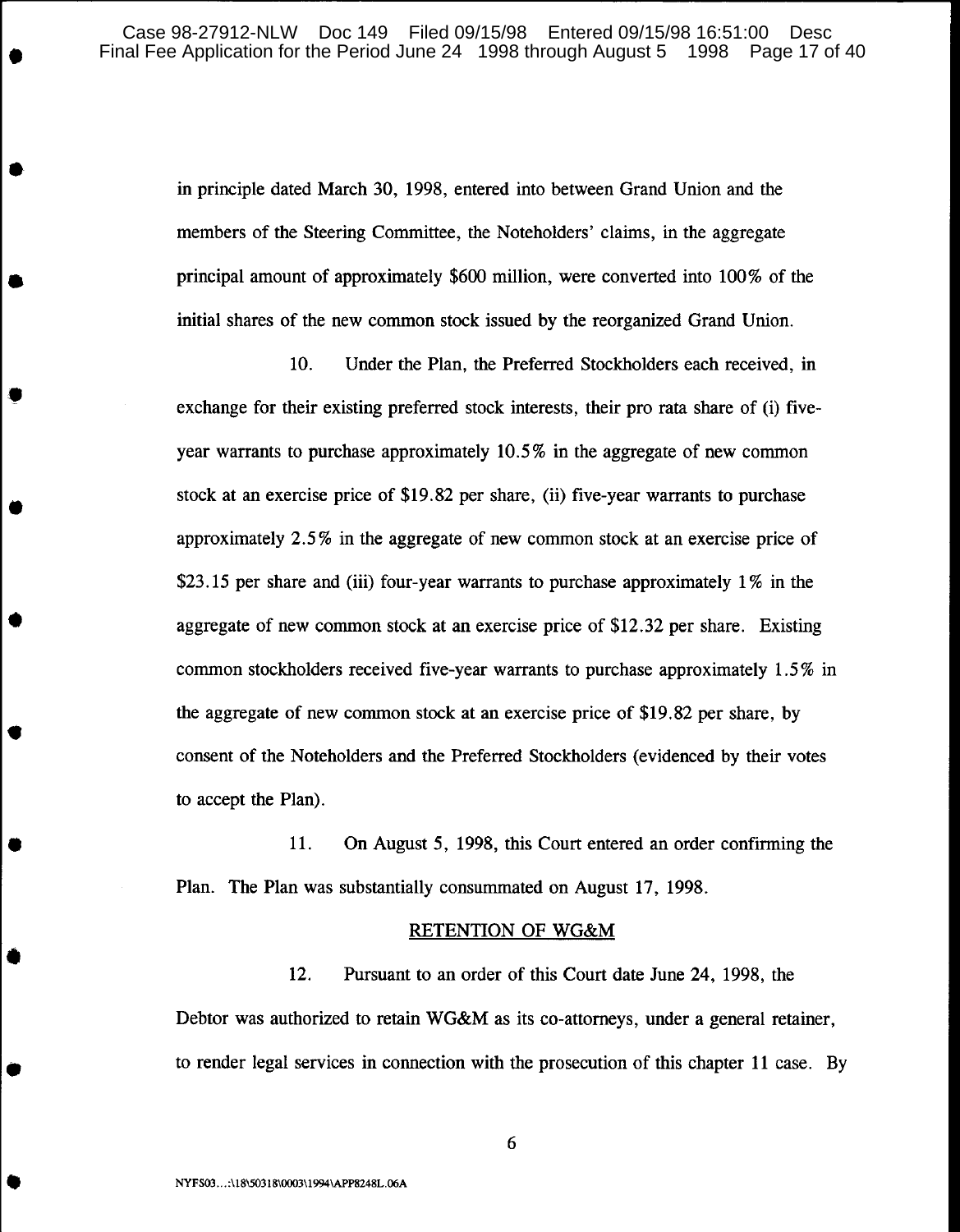order dated June 24, 1998, the Court also approved the employment and retention of Ravin, Greenberg & Marks, P.A. ("RG&M") as co-attorneys for the Debtor. WG&M and RG&M have divided responsibilities regarding representation of the Debtor and have made every effort to avoid unnecessary duplication of efforts in this case.

13. As described more fully below, this chapter 11 case has required expenditure of substantial amounts of time and effort on the part of the members, associates, and paraprofessionals of WG&M in furtherance of WG&M's professional responsibilities to its clients and on behalf of the Debtor's estate.

14. While numerous attorneys at WG&M have performed services on behalf of the Debtor within their specialized areas of expertise, the majority of services has been performed by members and associates of WG&M's Business Finance and Restructuring Department. WG&M has a preeminent practice in this area and enjoys a national reputation for its expertise in financial and bankruptcy reorganizations and restructurings, with over forty attorneys specializing in this area of practice. The department head is Harvey R. Miller, an attorney who has taught, lectured, and written extensively in this field. WG&M has been actively involved in major bankruptcy and reorganization cases, including the representation of the trustees in Stratton Oakmont, Inc., W. T. Grant Company and Investors Funding Corporation, the debtors in "prepackaged" chapter 11 cases, including JPS Textile Group, Inc., MB Holdings, Inc., Consolidated Hydro, Inc., the debtors in PWS Holding

•

•

•

•

•

•

•

•

•

•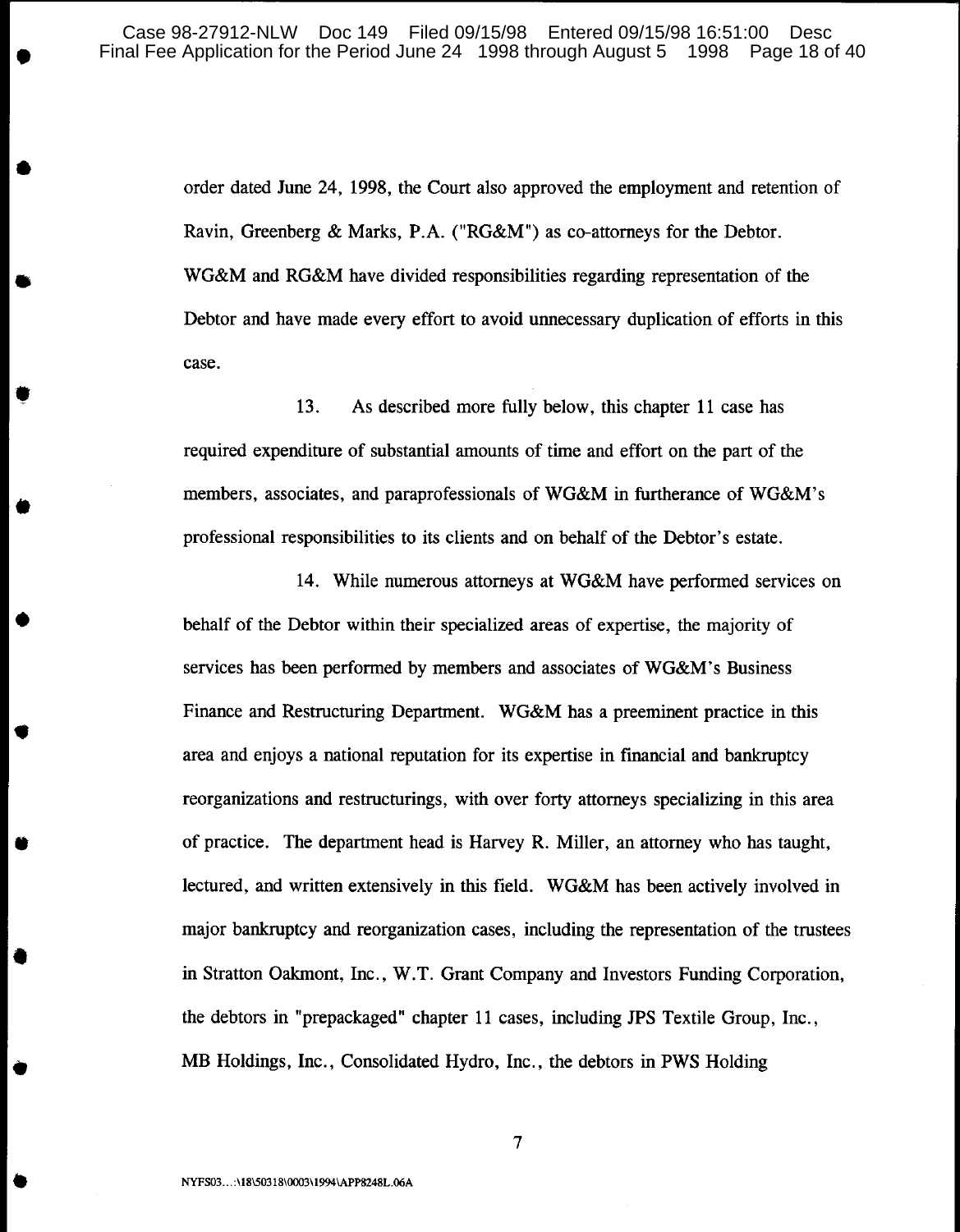Corporation (Bruno's Inc.), Edison Brothers Stores, Inc., In-Flight Phone Corporation, F&M Distributors, Inc., Crystal Apparel, Inc., The Conran Stores Inc. d/b/a Conran's Habitat, Jamesway Corporation, The Leslie Fay Companies, Inc., Olympia & York Development Limited, Best Products Co., Inc., R.H. Macy & Co., Inc., Texaco, Inc., Eastern Airlines, Inc., Revere Copper and Brass, Inc., Continental Airlines, Inc. (I), Greyhound Lines, Inc., Circle K Convenience Stores, Inc., P.A. Bergner & Co., and The Drexel Burnham Lambert Group, Inc., among others, and secured lenders in Federated Department Stores, Inc., James Cable, Inc., Pan American Airlines, Inc., Continental Airlines, Inc. (II), Colonial Constitution Limited Partnership, Pandick Holding, Inc., and Plaza Operating Partners, Ltd., among others. WG&M also represented statutory committees in APS Holdings Corp., National Gypsum Co., Inc., Ames Department Stores, Inc., and Atlantic Computer Systems, Inc. In addition, WG&M has actively engaged in debtor and creditor representations in a substantial number of out-of-court restructurings. As a consequence, WG&M brings to this case a high level of expertise and experience which inures to the benefit of the Debtor and its estate.

15. Jeffrey L. Tanenbaum and Judy G.Z. Liu, of WG&M's Business Finance and Restructuring Department, Ted S. Waksman, of WG&M's Corporate Department, Stuart Goldring and Mary Jean M. Pontenzone, of WG&M's Tax/ERISA Department, and Alan A. Lascher, of WG&M's Real Estate Department, have been the principal members of WG&M responsible for the rendition of legal services to

•

•

•

•

•

•

•

•

•

•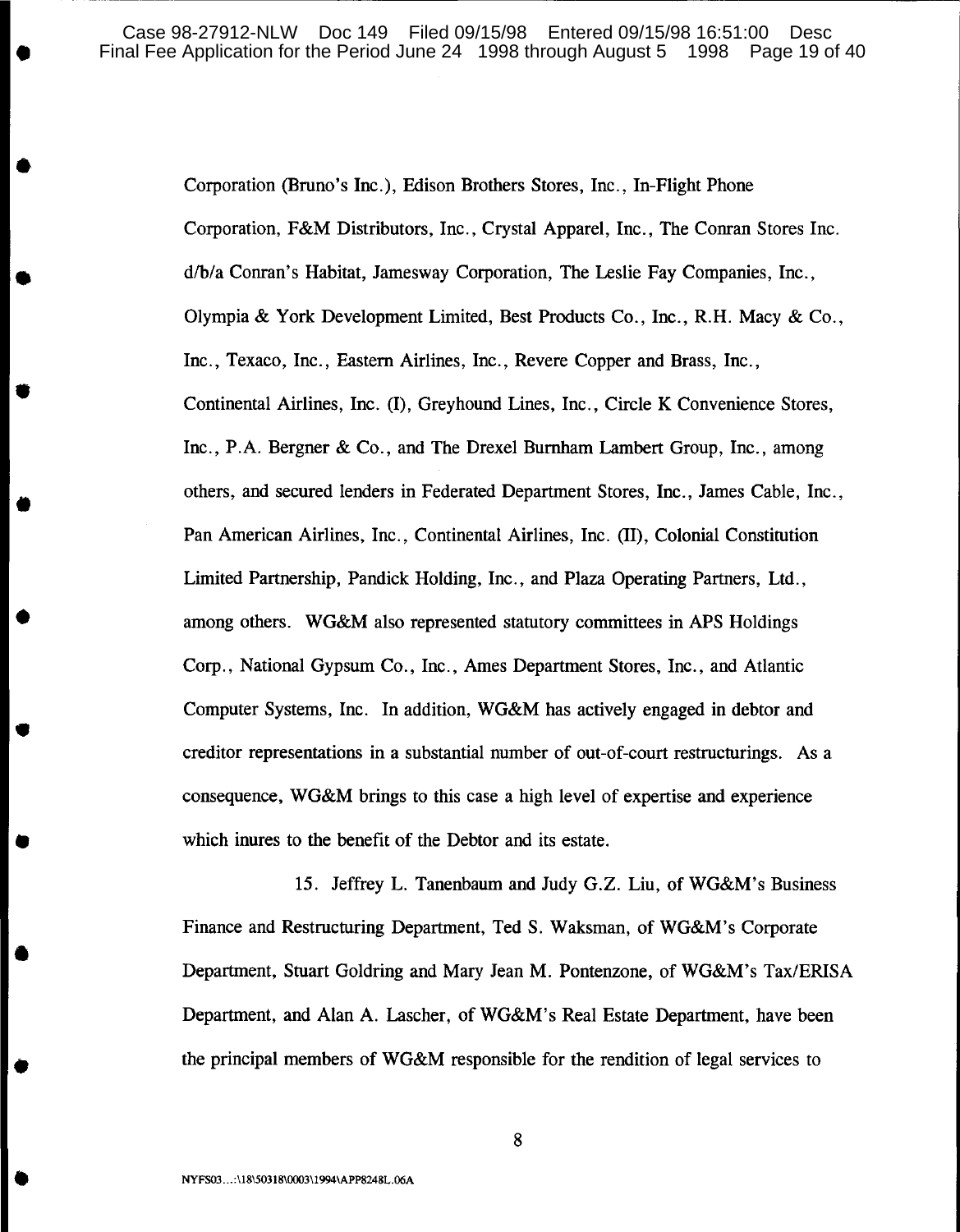Grand Union and have expended substantial time in connection with this chapter 11 case. In addition, three associates have devoted significant portions of their time to Grand Union's chapter 11 case, often to the preclusion of other firm matters.

#### SERVICES RENDERED BY WG&M

16. WG&M does not wish to burden the Court with an overly detailed or lengthy recitation of each and every matter with respect to which it has rendered services to Grand Union. Accordingly, the following is intended to serve only as a summary description of the primary services rendered by WG&M during the Compensation Period and to highlight the benefits conferred upon Grand Union and its estate and creditors as a result of WG&M's efforts.

## A. Pre-Compensation Period Services

,..--------------------------- --

•

•

•

•

•

•

•

•

•

•

•

17. As described above, prior to the Commencement Date, WG&M represented Grand Union in its negotiations with its prepetition lenders, the Steering Committee and the Preferred Shareholders in connection with a proposed financial restructuring of Grand Union's obligations to the Noteholders. After months of negotiations and despite the occurrence of payment defaults, Grand Union and the Steering Committee reached an agreement in principle on the terms of a restructuring to be accomplished pursuant to a plan of reorganization under chapter 11 of the Bankruptcy Code. In that regard, WG&M expended substantial efforts on behalf of Grand Union to solve a number of complex legal and financial issues, negotiate and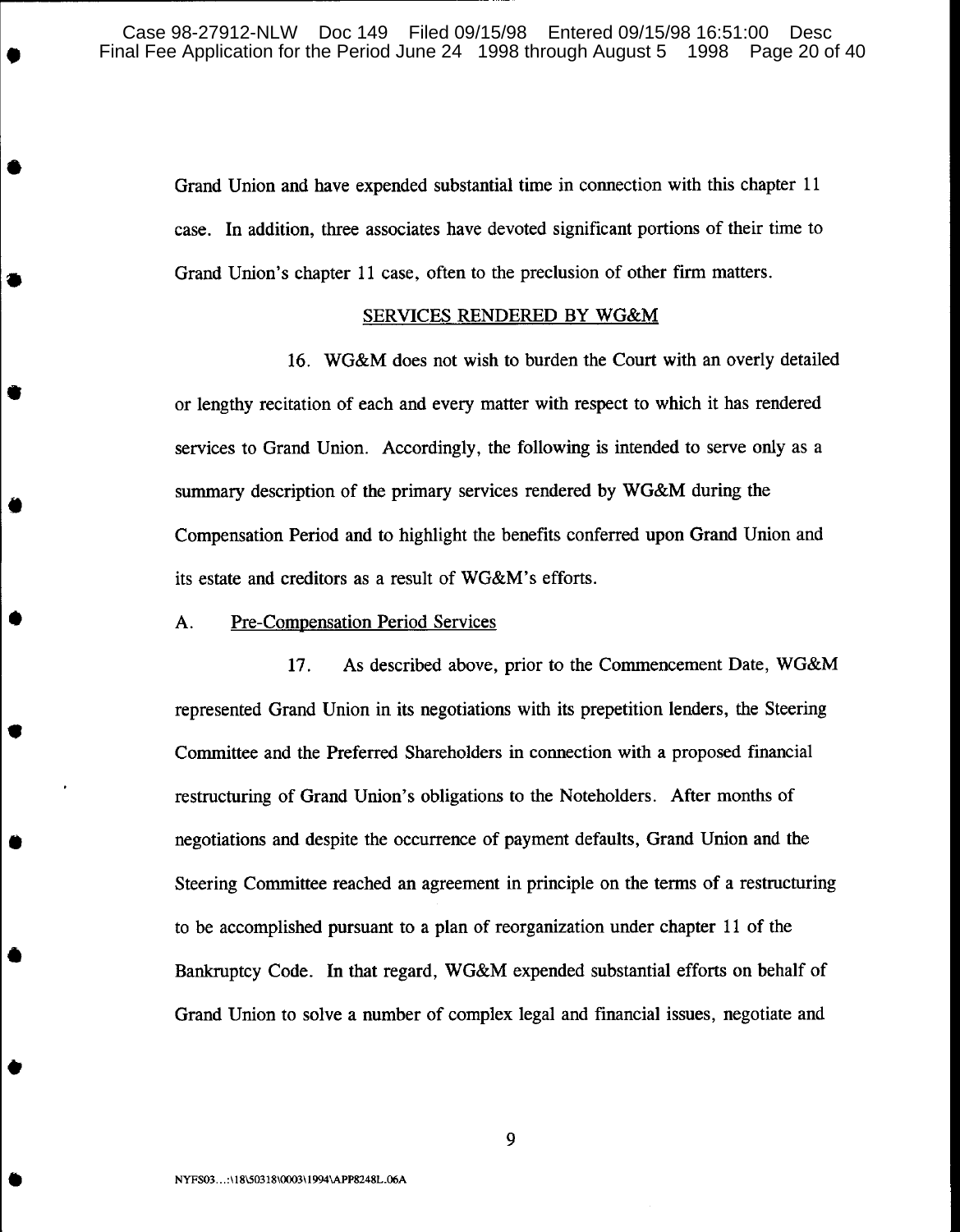prepare the Plan and related documentation to effectuate the proposed restructuring, and solicit votes with respect thereto.

18. WG&M assisted the Debtor in preparing and distributing the Plan and Disclosure Statement prior to the Commencement Date. In that regard, WG&M expended a significant amount of time assisting in preparing the contents of the Disclosure Statement to assure that all creditors and equity security holders would have sufficient information to make an informed judgment in voting to accept or reject the Plan. Moreover, WG&M spent a significant amount of time in responding to inquiries regarding the Plan and Disclosure Statement.

19. Prior to the Commencement Date, WG&M also conducted negotiations on behalf of Grand Union to amend the terms of the prepetition Credit Agreement, as well as obtain waivers of various defaults under the Credit Agreement.

20. WG&M also advised and assisted the Debtor in the preparation of the chapter 11 petition and various pleadings and documents that were filed with the Court on, and shortly after, the Commencement Date. Contemporaneously with the preparation of the chapter 11 petition and related documentation, WG&M prepared applications and proposed orders relating to the retention of certain necessary professionals as well as numerous other pleadings designed to facilitate Grand Union's reorganization and minimize the disruption of Grand Union's business. These pleadings are set forth in the court docket and are not reiterated here, so as to avoid burdening the court with a list that is duplicative of the official docket.

10

•

•

•

•

•

•

•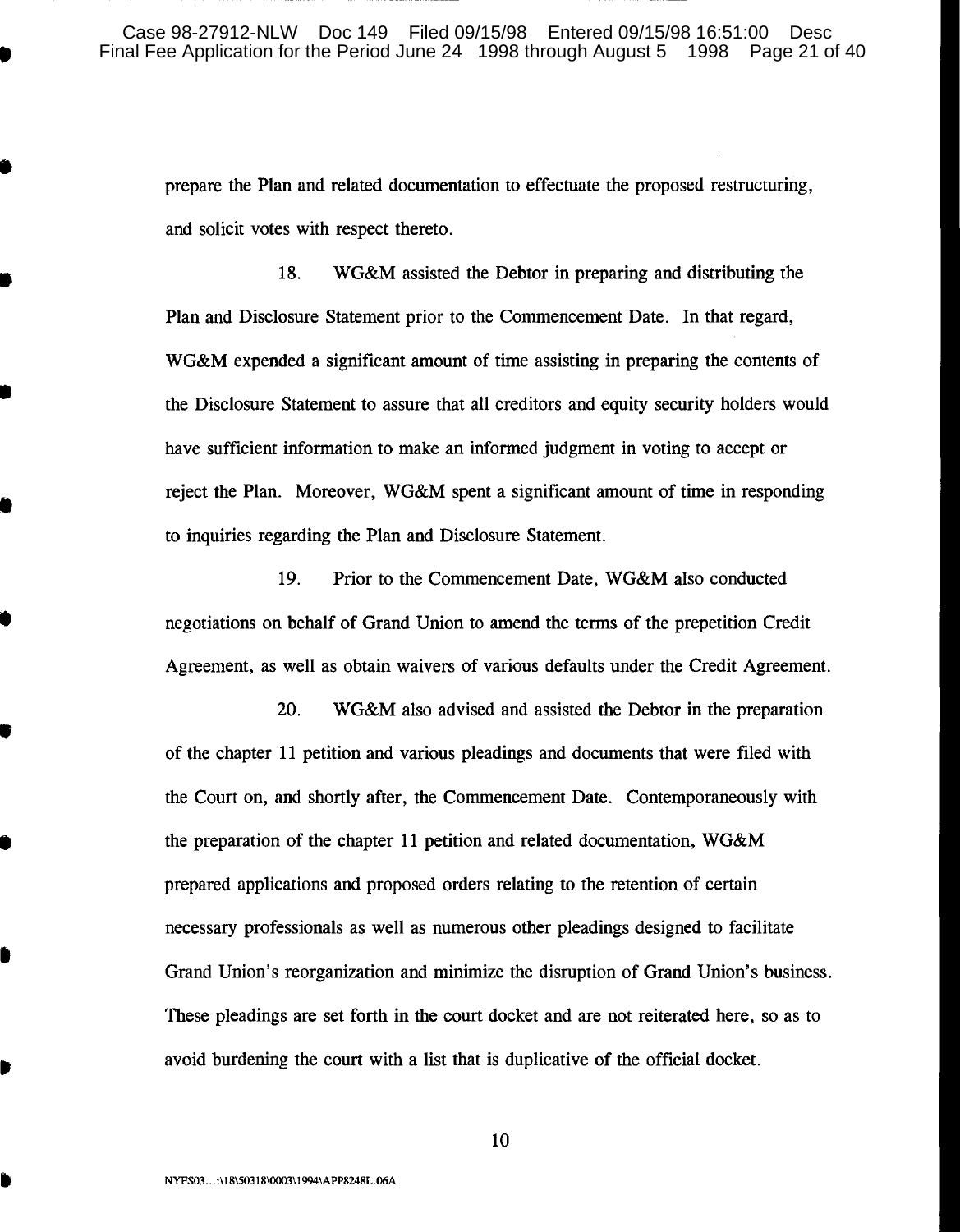Case 98-27912-NLW Doc 149 Filed 09/15/98 Entered 09/15/98 16:51:00 Desc Final Fee Application for the Period June 24 1998 through August 5 1998 Page 22 of 40

# B. Postpetition Services

•

•

•

•

•

•

•

•

•

•

21. The following is a summary of the significant professional services rendered by WG&M during the Compensation Period. This summary is organized in accordance with WG&M's internal system of project or work codes. Exhibit C provides a more detailed, chronological description of the services provided.

- Real Estate Issues (Work Code 200)
	- Reviewed and revised the Exit Facility with respect to real estate issues.
	- Reviewed and drafted documents in connection with landlord consent issues.
	- Worked with title companies regarding title searches.
	- In connection with all of the real estate issues, participated in numerous conferences and telephone calls with counsel for the lenders under the Exit Facility and other parties.
- Personal Injury / Other Litigation (Work Code 210)
	- Responded to telephone calls and correspondence regarding effect of the automatic stay on personal injury claims, proof of claim forms and other personal injury litigation issues.
- United States Trustee (Work Code 300)
	- Prepared response to letter from the United States Trustee regarding the affidavit filed in support of WG&M's retention.
	- Prepared for and attended the 341 Meeting held on July 20, 1998.
	- Participated in numerous meetings and conference calls regarding the closing of Grand Union's first bankruptcy case.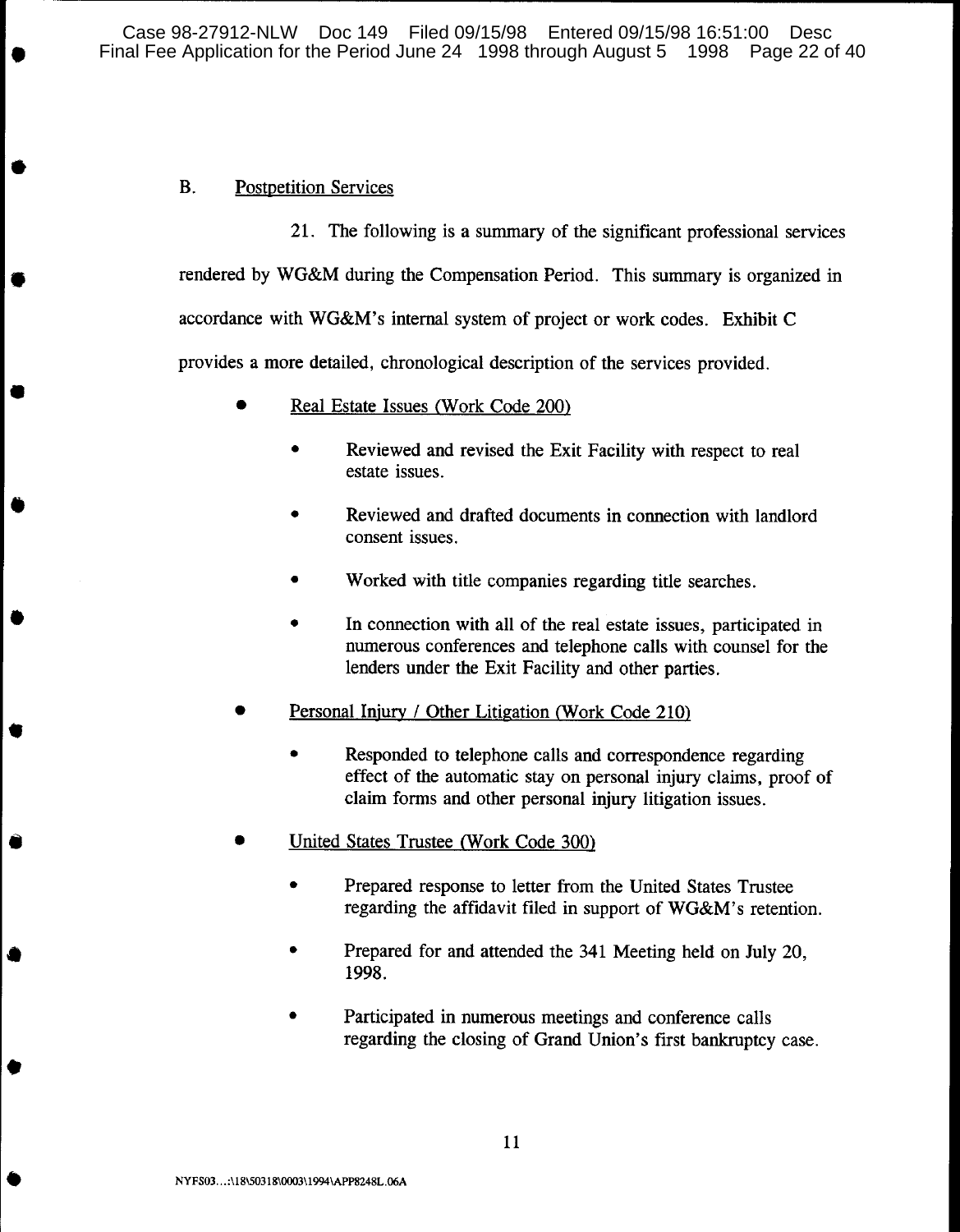• Preparation for and participation in conference call with Judge Walsh regarding the closing of the first chapter 11 case.

- - --------------------------------,

- General Business Operations (Work Code 400)
	- Drafted correspondence and/or participated in numerous conferences and telephone calls with various parties at Grand Union relating to issues involving trade vendors, the New York State Liquor Authority, the automatic stay, insurance coverage, personal injury claimants, and cigarette and tobacco taxes in the State of New Jersey.
- Schedules (Work Code 500)

•

•

•

•

•

•

•

•

•

- Advised Grand Union in the preparation of the lists of creditors and equity holders and its schedules and statements of financial affairs and reviewed same.
- In connection with the schedules and statements of financial affairs, participated in numerous phone calls with Bankruptcy Services Inc. and Price Waterhouse and responded to legal questions regarding the proper treatment and classification of various claims and other items.
- Confirmation Preparation (Work Code 600)
	- Prepared the confirmation order and memorandum of law in support of confirmation of the Plan and negotiated the terms of such order with the Steering Committee, the prepetition secured lenders, the lenders under the Exit Facility, the Securities and Exchange Commission, the Pension Benefit Guaranty Corporation, and certain of the Debtor's landlords.
	- Analyzed objections to confirmation of the Plan and communicated with objectors for the purpose of resolving such objections prior to the Confirmation Hearing.
	- Prepared affidavit of Jeffrey P. Freimark in support of confirmation as well as an outline of testimony for Jeffrey P. Freimark in the event of his participation as a witness at the Confirmation Hearing.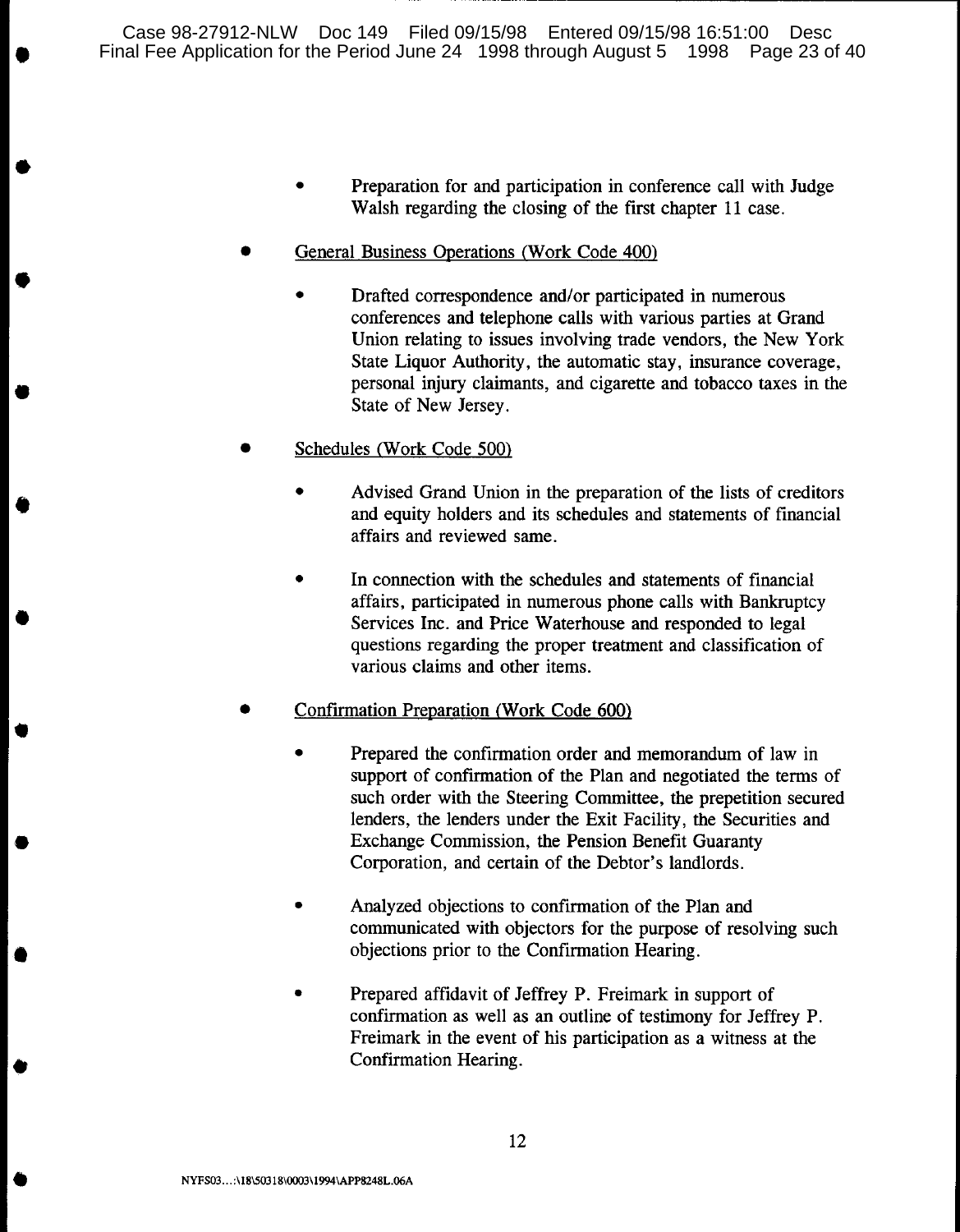- Prepared the various witnesses whose testimony was potentially necessary in connection with the Confirmation Hearing, including Jane Sullivan of the Altman Group, Inc.
- Preparation of presentation for Confirmation Hearing regarding compliance with the provisions of the Bankruptcy Code.
- Prepared notice of entry of confirmation order and arranged for publication of same.
- In connection with the preparation for the Confirmation Hearing, participated in numerous phone calls and meetings held with WG&M personnel as well as employees of the Debtor.
- Confirmation Hearing (Work Code 610)
	- Participated in the hearing on August 5, 1998.
- DIP Hearing (Work Code 700)

•

•

•

•

•

•

•

- Negotiated and reviewed final order approving the DIP Financing Agreement.
- Prepared for and participated in the final hearing at which the DIP Loan was approved. Prepared outline of testimony and proffer in connection with hearing to approve the DIP Loan.
- Drafted closing documents, including legal opinion letter and closing certificates to be delivered at the closing of the DIP Loan.
- Participated in the closing of the DIP Loan.
- In connection with the DIP Hearing and DIP Loan, participated in numerous telephone calls and conferences with WG&M personnel, the Debtor's employees, and the attorneys for Swiss Bank and Lehman among others.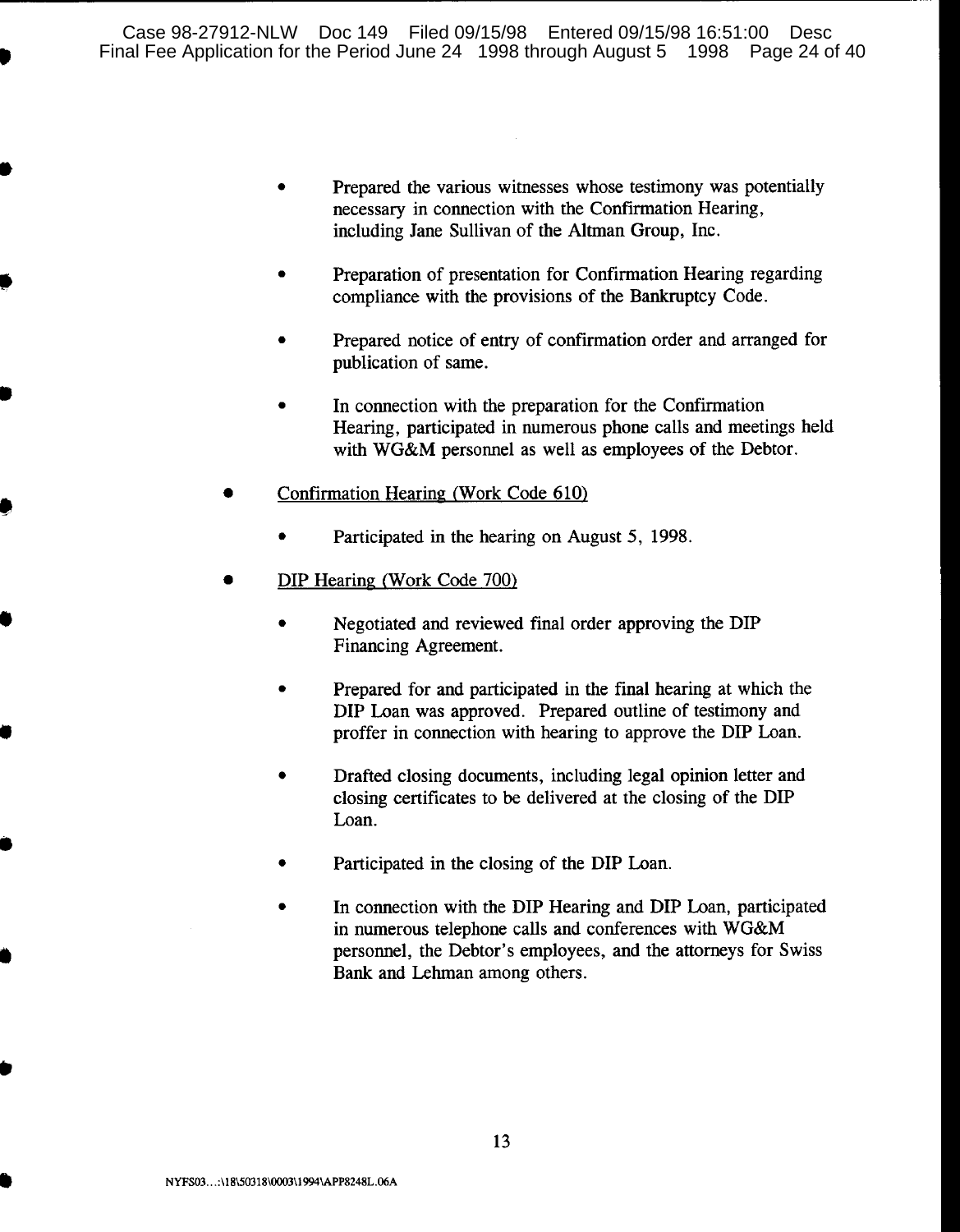# • Exit Financing (Work Code 710)

•

•

•

•

•

•

•

•

•

- Engaged in extensive discussions and negotiations with the attorneys for Swiss Bank and Lehman regarding the Exit Facility.
- Reviewed and commented on numerous documents in connection with the Exit Facility, including multiple drafts of the credit agreement and related documentation.
- Drafted legal opinion and various certificates required to be delivered at closing of the Exit Facility.
- Prepared for, and attended, closing on the Exit Facility.
- In connection with the Exit Facility, participated in numerous telephone calls and conferences with WG&M personnel, the attorneys for Swiss Bank and Lehman, employees of the Debtor and others.
- Telephone Calls (Work Code 800)
	- Responded to numerous daily phone calls from vendors, personal injury claimants, equityholders and numerous other creditors regarding the Debtor's chapter 11 case and the status and treatment of such parties' prepetition claims and interests. The Debtor provided notice of the commencement of the case to approximately 20,000 entities and individuals, including individuals receiving retiree benefits. Several hundred of these entities and individuals telephoned WG&M regarding the chapter 11 case. WG&M attorneys expended substantial time in responding to such inquiries.
	- Telephone calls regarding, among other things, first day orders, the preparation of additional pleadings, notices to be published, shareholder issues, selection of directors, and securities issues.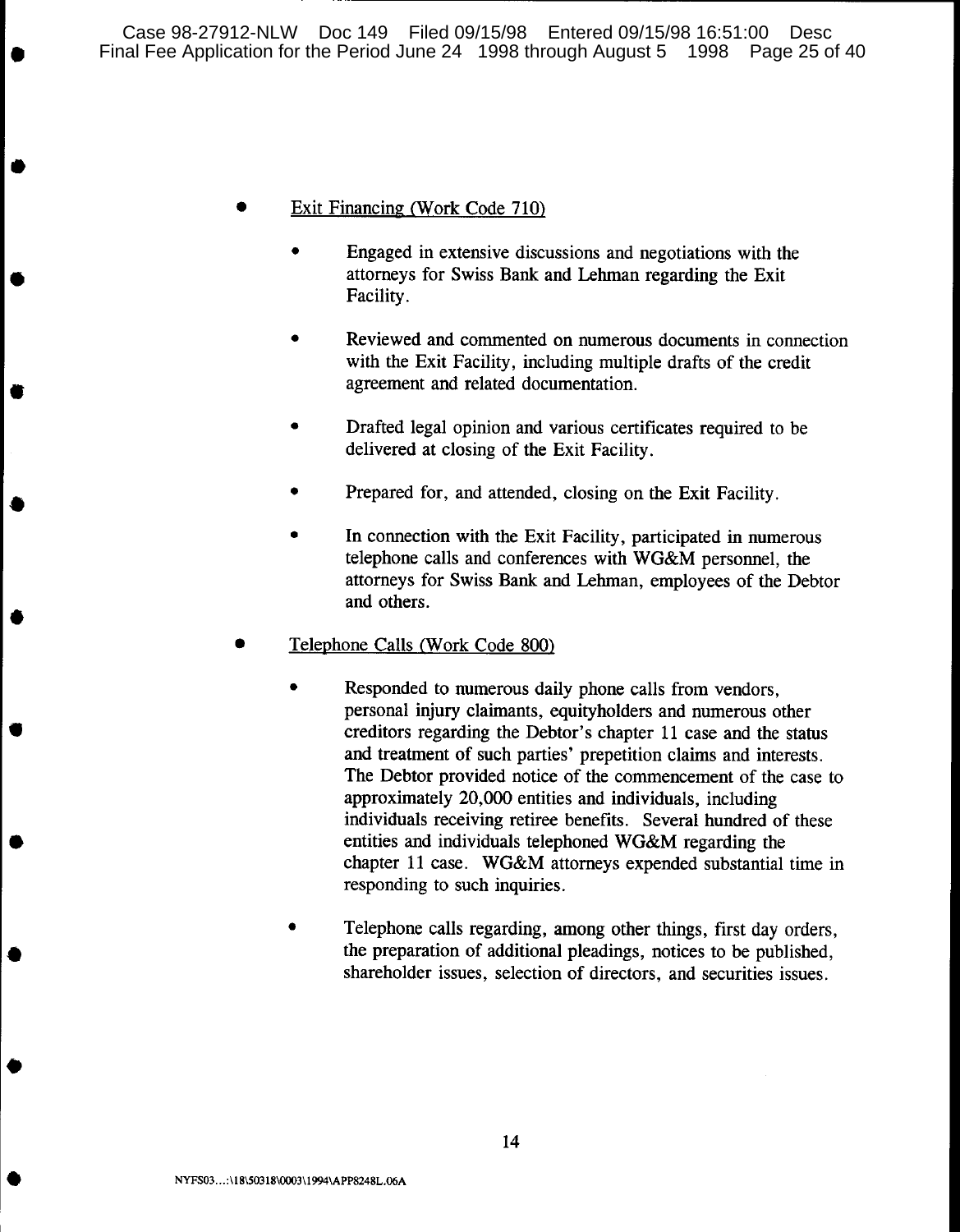• Correspondence Drafted (Work Code 810)

•

•

•

•

•

•

•

•

•

- Prepared correspondence responding to numerous requests for proofs of claim and proof of insurance at various Grand Union locations. WG&M also distributed proof of claim forms to various creditors that requested same.
- Correspondence Reviewed (Work Code 820)
	- Reviewed correspondence from numerous parties in interest regarding proof of claim forms, proof of insurance and the automatic stay, and other miscellaneous issues relating to the Debtor's chapter 11 case.
- Legal Research (Work Code 830)
	- Conducted legal research and/or prepared memoranda regarding issues (i) arising under a second chapter 11 case, (ii) relating to section 525 of the Bankruptcy Code and the New York State liquor authority, (iii) relating to abandoned property, and (iv) relating to the circumstances under which an open bankruptcy case may be closed.
- Court Appearance (Work Code 840)
	- Attended hearing at the United States Bankruptcy Court for the District of New Jersey seeking entry of orders granting the Debtor's first day applications.
	- Time spent attending the hearing on the DIP Loan and the Confirmation Hearing are included in work codes 610 and 700, respectively.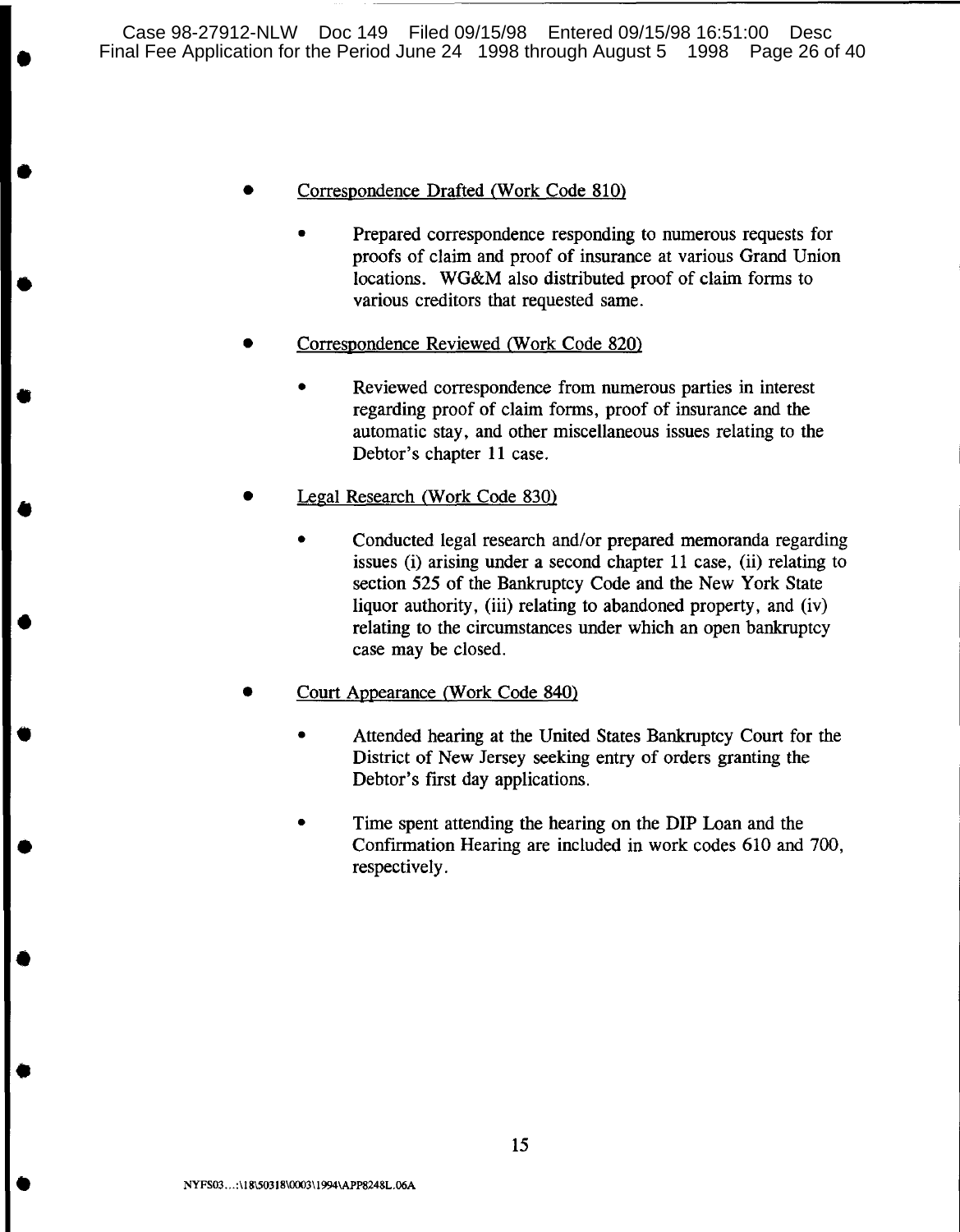#### • Preparation of Pleadings and Briefs (Work Code 850)

•

•

•

•

•

•

•

•

•

- Reviewed and coordinated with the printer regarding the printing for publication of the notice of commencement of the Debtor's case and meeting of the creditors, the notice of hearing to consider approval of the disclosure statement and confirmation of the plan, the notice to the warrantholders of the confirmation hearing and the critical trade vendor order.
- Prepared supplemental lists of ordinary course professionals to be filed with the Court.
- Prepared supplement to Exhibit 5 of the Disclosure Statement which supplement contains brief profiles of the directors to be appointed by the Noteholders.
- Participation in numerous conferences and phone calls relating to the preparation of the foregoing.
- Review of File (Work Code 880)
	- Reviewed various first day orders and other documents in files in connection with organization of files and responses to inquiries of creditors and other parties in interest.
- Other Services (Work Code 910)
	- Assisted the Debtor in the preparation of certain filings required to be made with the Securities and Exchange Commission, including Forms 8-K and 10-K.
	- WG&M expended substantial efforts preparing and/or negotiating and commenting upon numerous documents, all of which were conditions to the Plan's effectiveness, including the registration rights agreement and the warrant agreement.
	- Prepared application and related supporting documentation for listing on NASDAQ national market.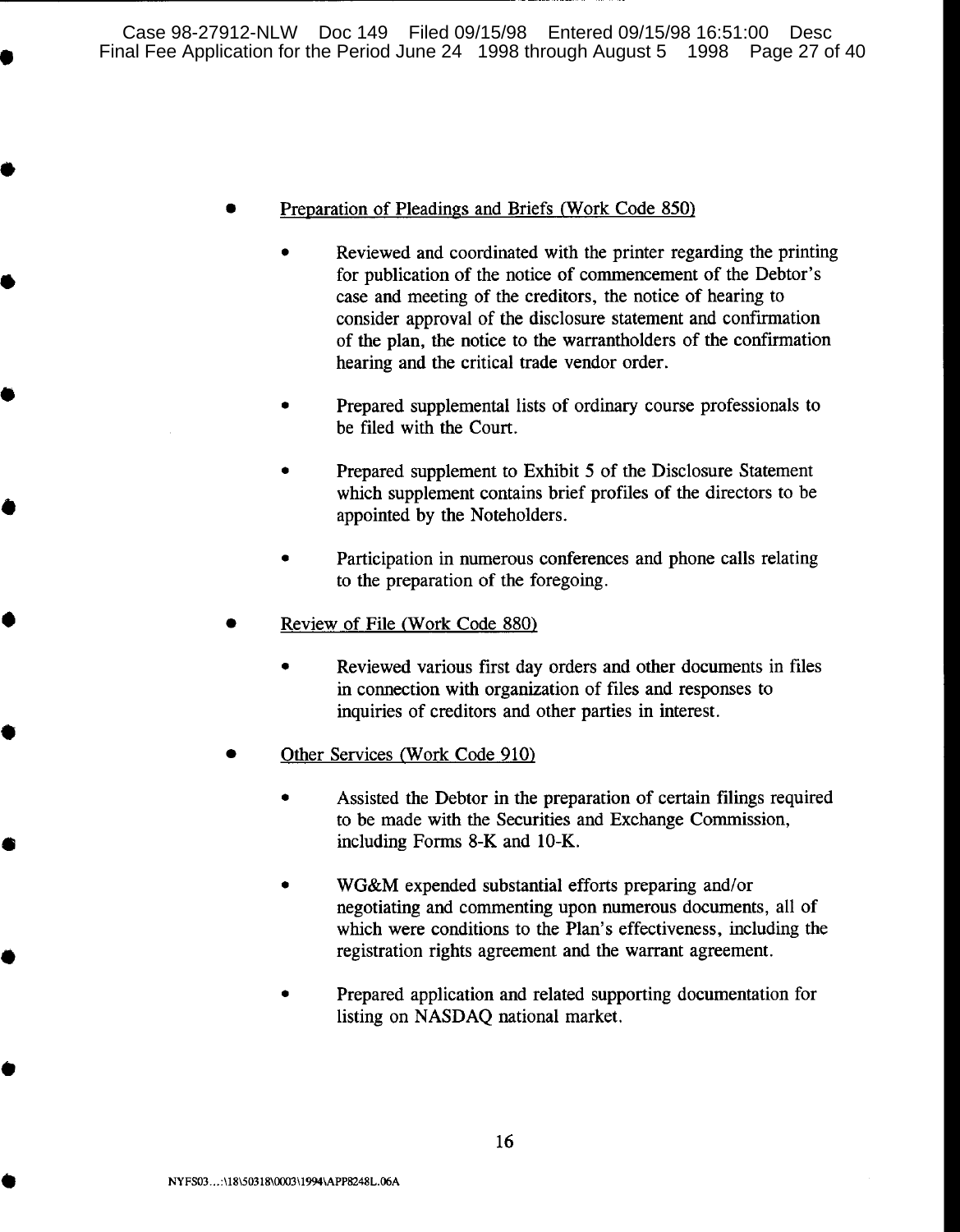## • Document Management (Work Code 920)

•

•

•

•

•

•

•

•

•

•

- Indexed and distributed first day pleadings and orders, the Plan and Disclosure Statement, and pleadings and documents relating to the DIP Loan.
- Compiled and updated docket of all papers filed with the Court.
- Distributed documents to WG&M team.
- Prepared binders of required documents and exhibits in preparation for hearings.

22. The foregoing summarizes merely a portion of the professional services rendered during the Prepetition Period and the Compensation Period by WG&M on behalf of Grand Union in connection with the chapter 11 case. WG&M has rendered numerous other professional services in the discharge of its responsibilities. Such services also included, among others, participation in numerous conferences and telephone calls with WG&M personnel, members of Grand Union's management, the respective attorneys for the Steering Committee and the Debtor's prepetition and postpetition lenders, and other creditors and parties in interest regarding the prosecution of the chapter 11 case.

23. Most of the activities described herein have required WG&M to devote substantial time to meeting and speaking with Grand Union's general counsel and management so that WG&M could render appropriate legal advice and obtain the relief requested. In addition, WG&M had to prepare for, and appear and argue at, court hearings in prosecution of this chapter 11 case, review lengthy documentation,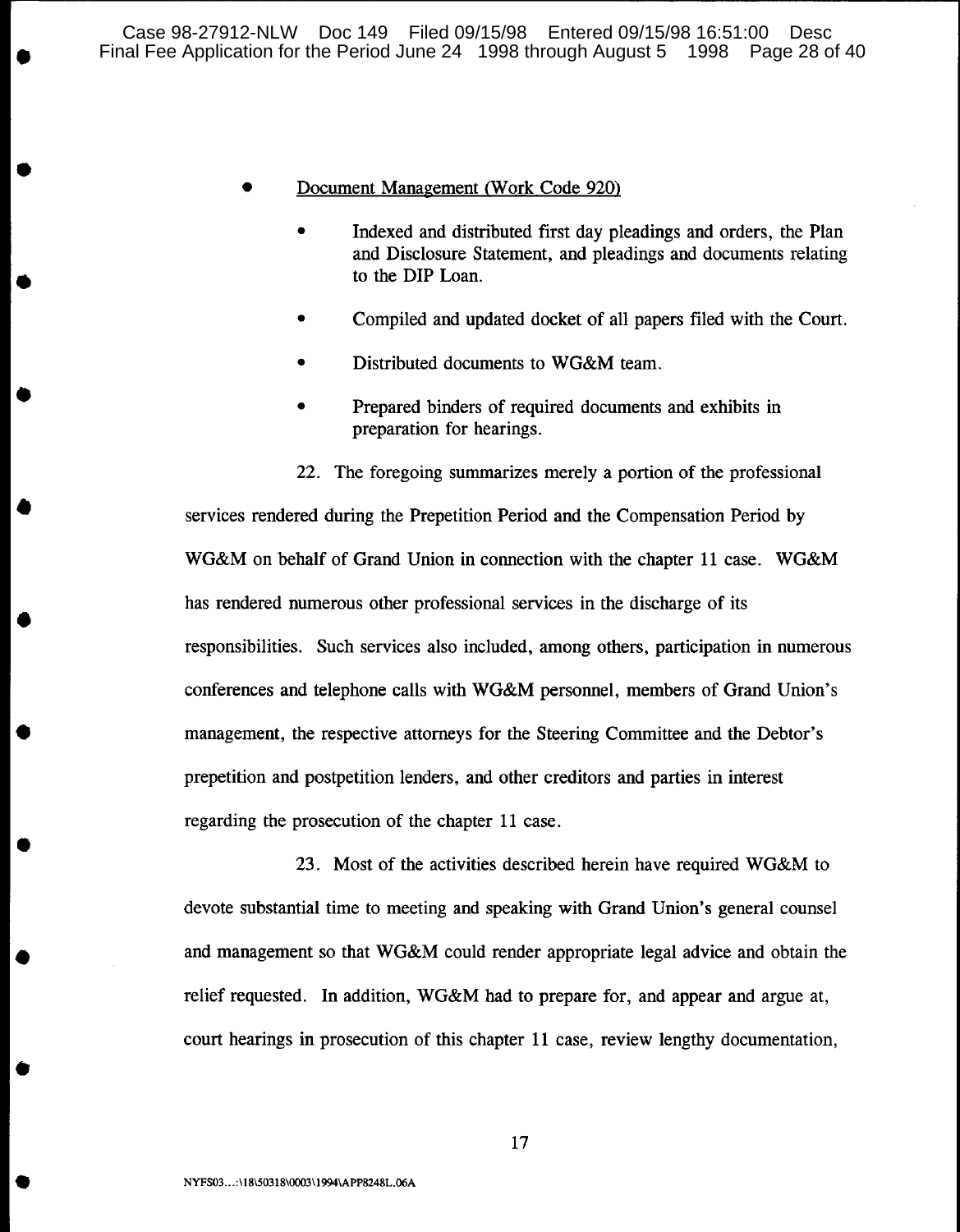and, when required, research legal issues directly impacting upon same. As a consequence of the accelerated timetable in a "prepackaged" chapter 11 case such as Grand Union's, tasks that might span multiple fee periods in a traditional chapter 11 case have been compressed, requiring completion within weeks, or even days. Accordingly, WG&M's professionals and paraprofessionals frequently have been required to work late into the evenings and on weekends in order to provide Grand Union with the best possible legal representation. Moreover, the nature of the work and the exigencies of the case in many instances required the advice and expertise of attorneys in different practice groups, necessitating the attendance by more than one attorney at meetings and on conference calls.

24. This Court is certainly cognizant of the substantial demands placed upon attorneys for the debtor in a chapter 11 reorganization case. Numerous inquiries from creditors and other parties in interest are received during this time. Throughout a chapter **11** case, the attorneys for a debtor are the focal point for the submission of all inquiries, written communications, requests, demands, and complaints from creditors and other interested parties. WG&M has devoted numerous hours to the fulfillment of its professional duties and responsibilities and has made every effort to respond promptly to each and every communication concerning the status of the chapter 11 case and the issues that have arisen. The time expended on such discussions has been necessary to coordinate the many diverse aspects and interests involved in this chapter 11 case and to assure minimal disruption

18

•

•

•

•

•

•

•

•

•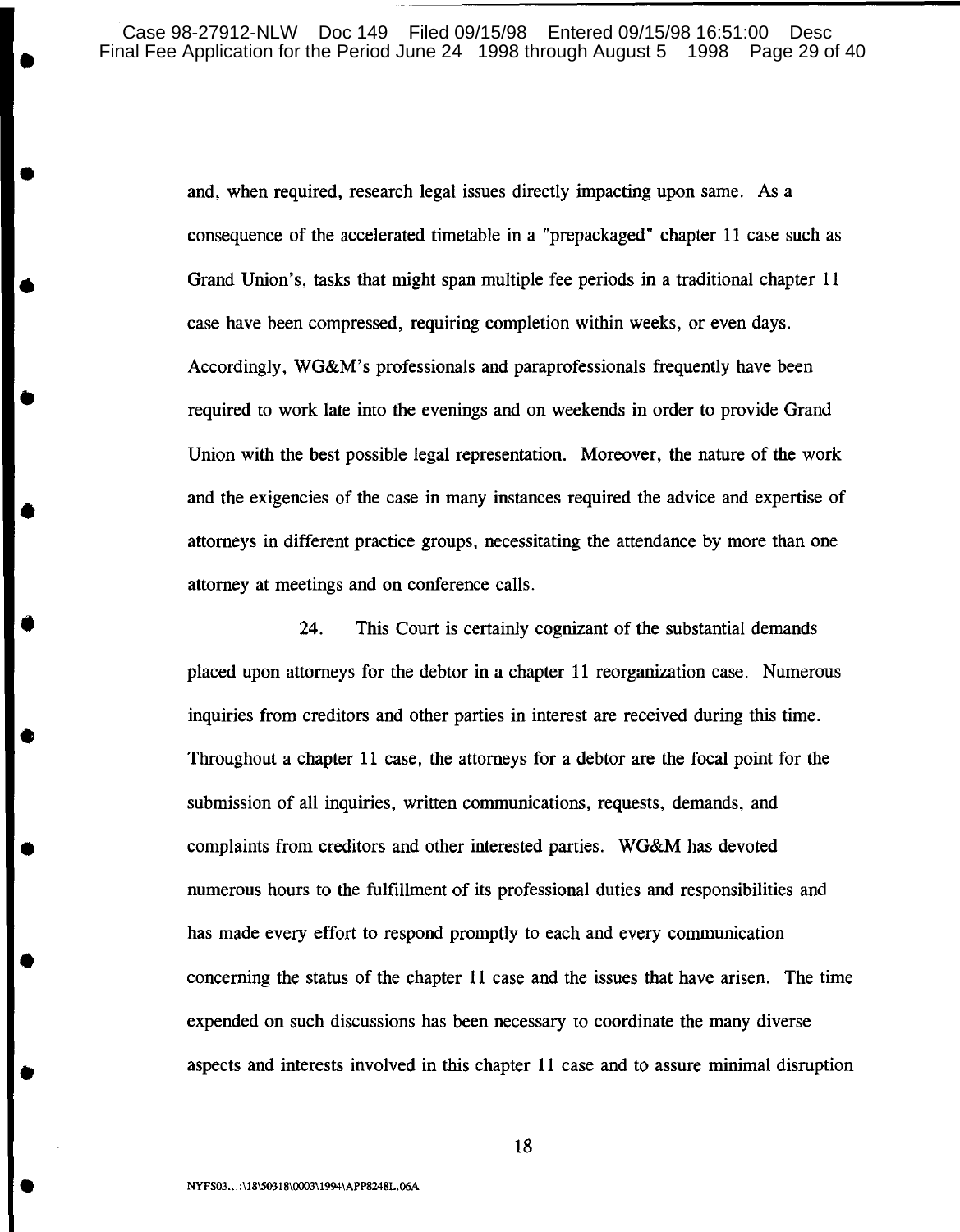and displacement in the continued operation of Grand Union's business. Such efforts have resulted in substantial savings to Grand Union's estate through the efficient resolution of problems and the avoidance of potentially expensive and time-consuming litigation.

25. Additionally, WG&M has communicated and maintained a daily dialogue with Grand Union's management and general counsel, and has rendered professional services on a continuous basis with respect to problems arising in connection with the conduct of Grand Union's business and the fulfillment of Grand Union's obligations as a debtor in possession. The excellent working relationship between WG&M's members and associates and Grand Union's management and other personnel has enabled WG&M to stay closely apprised of all matters concerning Grand Union and the administration of the chapter 11 case. This, in tum, enabled WG&M to be ready and able to efficiently and effectively address any questions or problems as they arise.

#### THE COMPENSATION REQUESTED

26. WG&M is cognizant of the numerous factors to be considered by the Court in its determination of allowances of compensation. See, e.g., American Benefit Life Ins. Co. v. Baddock (In re First Colonial Corp. of Am.), 544 F.2d 1291 (5th Cir. 1977); Johnson v. Georgia Highway Express, Inc., 488 F.2d 714 (5th Cir. 1974); In re Nine Assocs., Inc., 76 B.R. 943 (S.D.N.Y. 1987); In re Drexel Burnham Lambert Group, Inc., 133 B.R. 13 (Bankr. S.D.N.Y. 1991).

•

•

•

•

•

•

•

•

•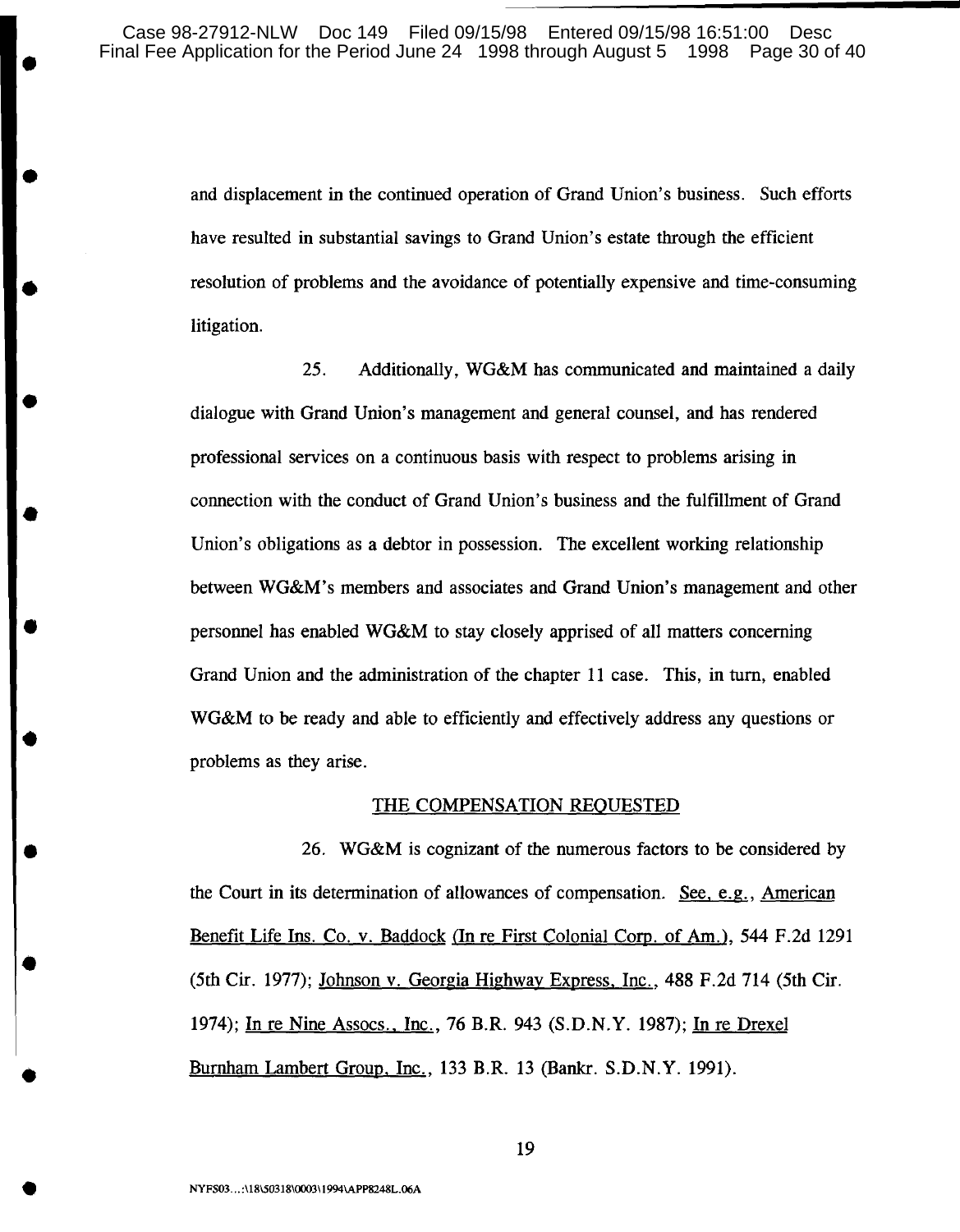Case 98-27912-NLW Doc 149 Filed 09/15/98 Entered 09/15/98 16:51:00 Desc Final Fee Application for the Period June 24 1998 through August 5 1998 Page 31 of 40

> 27. The perspective from which an application for an allowance of compensation should be viewed in a reorganization case was aptly stated by Congressman Edwards on the floor of the House of Representatives on September 28, 1978, when he made the following statement in relation to § 330 of the Bankruptcy Code:

> > [B]ankruptcy legal services are entitled to command the same competency of counsel as other cases. In that light. the policy of this section is to compensate attorneys and other professionals serving in a case under title 11 at the same rate as the attorney or other professional would be compensated for performing comparable services other than in a case under title 11. Contrary language in the Senate report accompanying S.2266 is rejected, and Massachusetts Mutual Life Insurance Company v. Brock, 405 F.2d 429, 432 (5th Cir. 1968) is overruled. Notions of economy of the estate in fixing fees are outdated and have no place in a bankruptcy code.

124 Cong. Rec. H11,091-11,092 (daily ed. Sept. 28, 1978) (statement of Rep. Edwards) (emphasis added). See also Mann V. McCombs (In re McCombs), 751 F.2d 286 (8th Cir. 1984); In re Drexel Burnham Lambert Group. Inc., 133 B.R. 13 (Bankr. S.D.N.Y. 1991); In re Carter, 101 B.R. 170 (Bankr. D.S.D. 1989); In re Public Serv. Co., 93 B.R. 823, 830 (Bankr. D.N.H. 1988). The rates charged by WG&M in this Application are the same rates charged for comparable nonbankruptcy services.

# 28. In awarding compensation pursuant to section 330 of the

Bankruptcy Code to professional persons employed under sections 327 or 1103 of the

•

•

•

•

•

•

•

•

•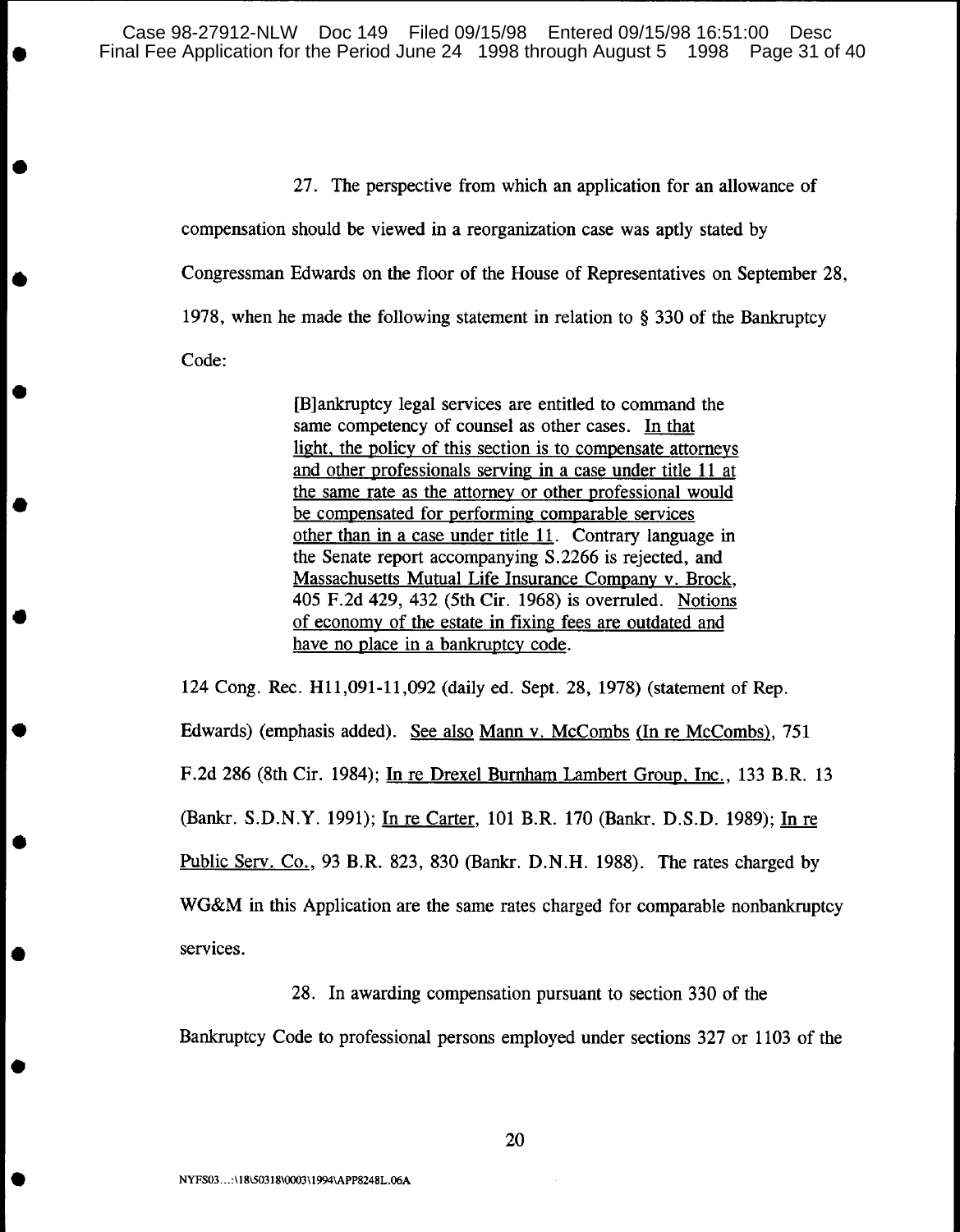Case 98-27912-NLW Doc 149 Filed 09/15/98 Entered 09/15/98 16:51:00 Desc Final Fee Application for the Period June 24 1998 through August 5 1998 Page 32 of 40

> Bankruptcy Code, the Court must take into account, among other factors, the cost of comparable nonbankruptcy services. Section 330 of the Bankruptcy Code provides, in pertinent part, for payment of:

> > $(a)(1)(A)$  reasonable compensation for actual, necessary services rendered by the trustee, examiner, professional person, or attorney and by any paraprofessional person employed by any such person; and

> > > (B) reimbursement for actual, necessary expenses.

Id. § 330 (a)(l). The Bankruptcy Reform Act of 1994 amended section 330(a) of the

Bankruptcy Code to list the factors to be used by the court in determining the amount

of reasonable compensation:

•

•

•

•

•

•

•

•

•

•

 $(a)(3)(A)$  In determining the amount of reasonable compensation to be awarded, the court shall consider the nature, the extent, and the value of such services, taking into account all relevant factors, including --

(A) the time spent on such services;

(B) the rates charged for such services;

(C) whether the services were necessary to the administration of, or beneficial at the time at which the service was rendered toward the completion of, a case under this title;

(D) whether the services were performed within a reasonable amount of time commensurate with the complexity, importance, and nature of the problem, issue, or task addressed; and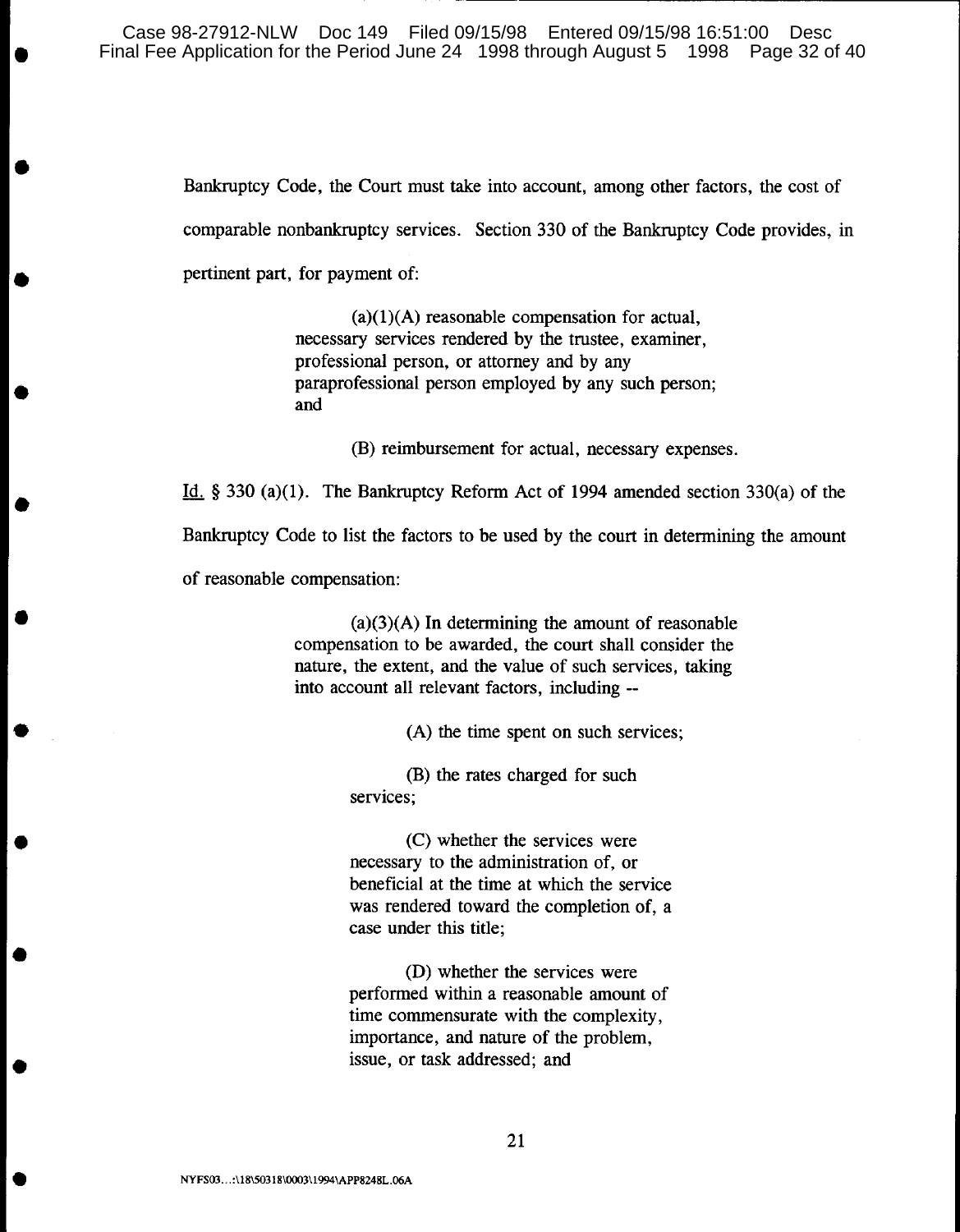Case 98-27912-NLW Doc 149 Filed 09/15/98 Entered 09/15/98 16:51:00 Desc Final Fee Application for the Period June 24 1998 through August 5 1998 Page 33 of 40

> (E) whether the compensation is reasonable based on the customary compensation charged by comparably skilled practitioners in cases other than cases under this title.

Id.  $§$  330(a)(1), (3).

•

•

•

•

•

•

•

•

•

•

29. During the Compensation Period, 895.20 and 207.20 recorded hours have been expended by WG&M's professionals and paraprofessionals, respectively, in providing the required professional services. Although approximately \$9,407.00 in additional professional services was billed by summer associates and paraprofessionals during the Compensation Period, WG&M has determined not to request an allowance of final compensation for such incurred fees.

30. Time and labor devoted is only one of many pertinent factors affecting awards of professional compensation. The number of hours expended must be considered in light of (i) the amounts involved and the results achieved to date, (ii) the novelty and difficulty of the questions presented, (iii) the skill requisite to properly perform the legal services, (iv) the preclusion of other employment, (v) the customary fee to a private client for the services rendered, (vi) awards in similar cases, (vii) time constraints required by the exigencies of the case, including the frequency and amount of time required to be devoted other than during regular business hours, (viii) the experience, reputation, and ability of the attorneys rendering services, and (ix) the nature and length of the professional relationship with the client (the "Johnson Factors"). See Johnson v. Georgia Highway Express, 488 F.2d at 717-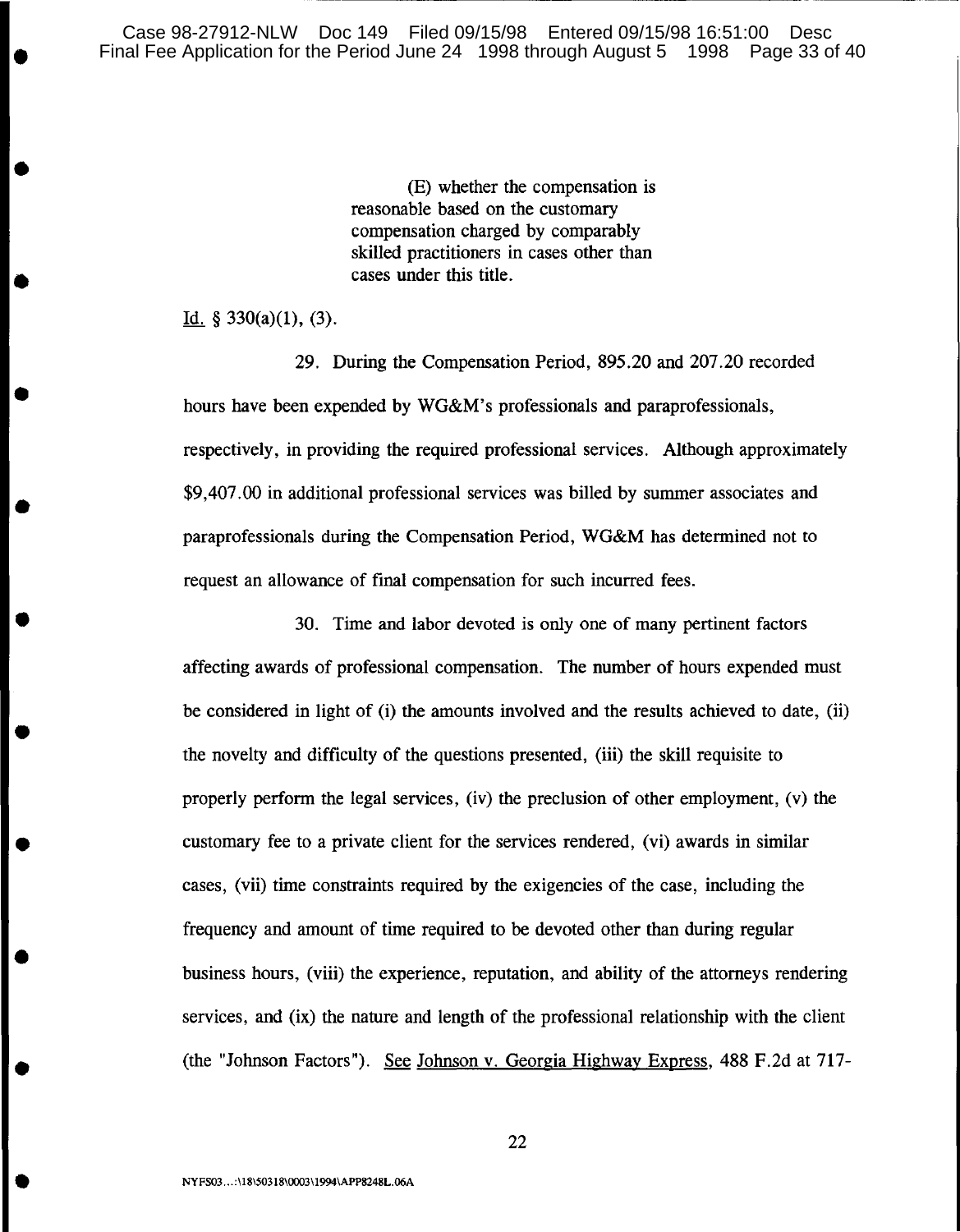19 (enumerating factors to be considered in awarding attorneys' fees in equal employment opportunities cases under Title VII); In re First Colonial Corp., 544 F.2d at 1298 (applying Johnson factors in bankruptcy cases).<sup>2</sup> Application of the foregoing criteria more than justifies the compensation requested.

31. WG&M's extensive professional services have been rendered in a highly efficient manner by attorneys who have achieved a high degree of expertise in the field of business reorganization. Jeffrey L. Tanenbaum and Judy G.Z. Liu, members of WG&M's Business Finance and Restructuring Department, have had ultimate responsibility and supervision for this chapter 11 case. Ted S. Waksman of WG&M's Corporate Department, Stuart Goldring and Mary Jean M. Pontenzone of WG&M's Tax/ERISA Department, and Alan A. Lascher of WG&M's Real Estate Department, all members of WG&M, have also been highly involved in this chapter 11 case. Additionally, a core group consisting of three associates have been

•

•

•

•

•

•

•

•

•

<sup>2.</sup> WG&M recognizes that under settled law the "lodestar method," as first developed by the Third Circuit, see Lindy Bros. Builders Inc. v. American Radiator & Standard Sanitary Corp., 487 F.2d 161 (3d Cir. 1973), as opposed to the Johnson Factors, as set forth above, is the proper method to be used to determine a reasonable fee in all federal courts, including bankruptcy courts. See, e.g., Pennsylvania v. Delaware Valley Citizens' Council For Clean Air, 478 U.S. 546 (1986) ("Delaware Valley I"), supplemented by Pennsylvania v. Delaware Valley Citizens' Council For Clean Air, 483 U.S. 711 (1987); United States Football League v. National Football League, 887 F.2d 408,413 (2d Cir. 1989); In re Cena's Fine Furniture, Inc., 109 B.R. 575 (E.D.N.Y. 1990); In re Drexel Burnham Lambert Group Inc., 133 B.R. 13, 21 (Bankr. S.D.N.Y. 1991). However, the Supreme Court has made clear that the "lodestar method" is presumed to subsume the Johnson Factors. Delaware Valley I, 478 U.S. at 563; Cena's Fine Furniture, 109 B.R. at 581.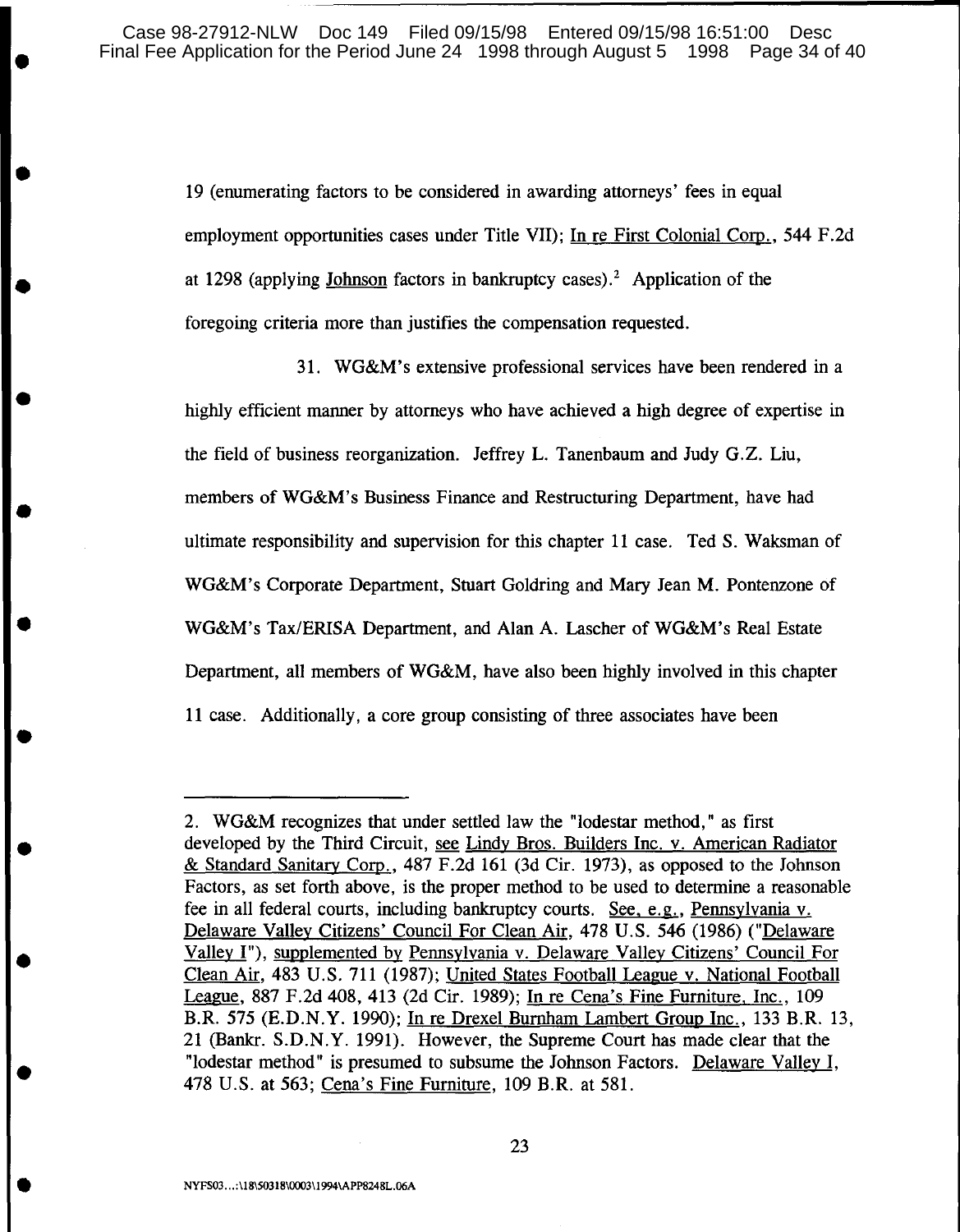•

•

•

•

•

•

•

•

•

•

•

responsible for the daily prosecution of the case under the supervision of the above attorneys.

32. It is well accepted that rehabilitation rather than liquidation is in the national interest. The services of professionals, such as WG&M, are necessary ingredients in fostering that national policy. WG&M submits that its services have contributed substantial benefit to the Debtor's estate and its creditors and have furthered the Debtor's ultimate rehabilitative goals. The time and effort required of WG&M to oversee the administration of this chapter 11 case have been highlighted in this Application. During the Compensation Period, WG&M has been required to furnish extensive services which have often fully occupied the time of its attorneys, frequently to the preclusion of other firm matters and clients. If this were not a case under the Bankruptcy Code, WG&M would charge Grand Union and expect to receive on a current basis an amount at least equal to the amounts requested herein for the professional services rendered. Pursuant to the criteria normally examined in bankruptcy cases, and based upon the factors to be considered in accordance with section 330 of the Bankruptcy Code, the results that have been achieved to date more than substantiate charges in that amount. The services that WG&M has rendered thus far have produced substantial benefits which have inured to the Debtor, its estate, and its creditors.

33. In view of the foregoing, WG&M respectfully requests that it be allowed reasonable compensation in the amount of \$322,285.50 (for which \$400,000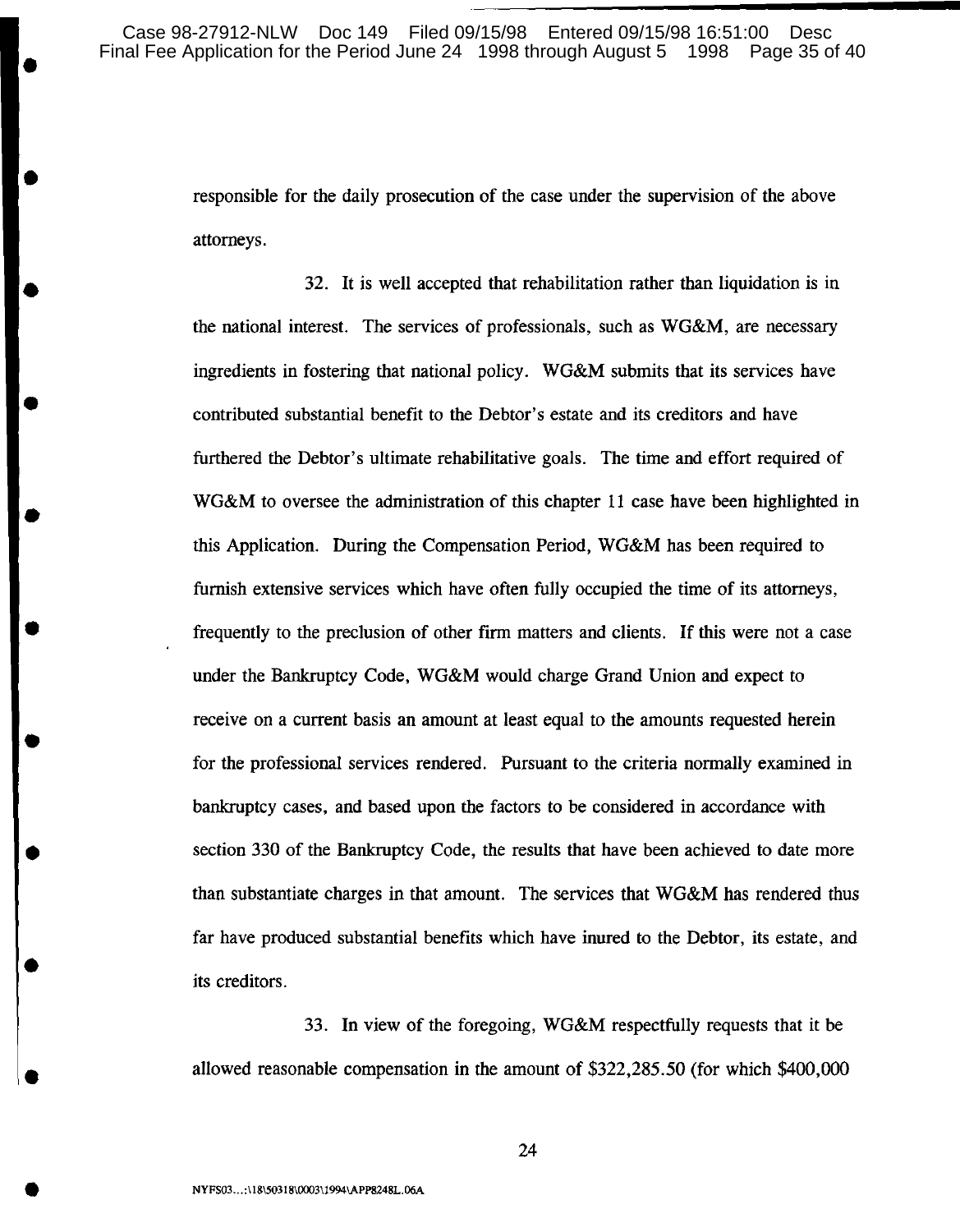has already been received, but not applied, in the form of a fee retainer) for the services rendered in the Compensation Period. During the Compensation Period, WG&M's hourly billing rates for attorneys ranged from \$130.00 to \$550.00 per hour.

34. The efficient prosecution of this chapter 11 case justifies compensation of at least the amount requested. Thus, WG&M requests that 100% of such compensation be allowed. As the Court is aware, with able assistance and guidance of WG&M, the Debtor has successfully confirmed and substantially consummated its plan of reorganization. In view of the policy underlying section 330 of the Bankruptcy Code that attorneys in bankruptcy cases be compensated on a parity with attorneys practicing in other fields, the compensation should be allowed as requested.

#### **DISBURSEMENTS**

35. As set forth in Exhibit "B" hereto, WG&M has disbursed \$16,084.28 as expenses incurred in providing professional services during the Compensation Period. WG&M requests that it be allowed reimbursement for actual and necessary expenses in such amount (for which \$50,000 has been received, but not applied, in the form of an advance against expenses).

36. With respect to photocopying expenses, WG&M charges all its clients \$.20/page. With respect to facsimile expenses, WG&M excludes charges for incoming facsimile and local facsimile charges and includes charges for long distance facsimiles at applicable toll charge rates, which invariably are less than \$1.25/page.

•

•

•

•

•

•

•

•

•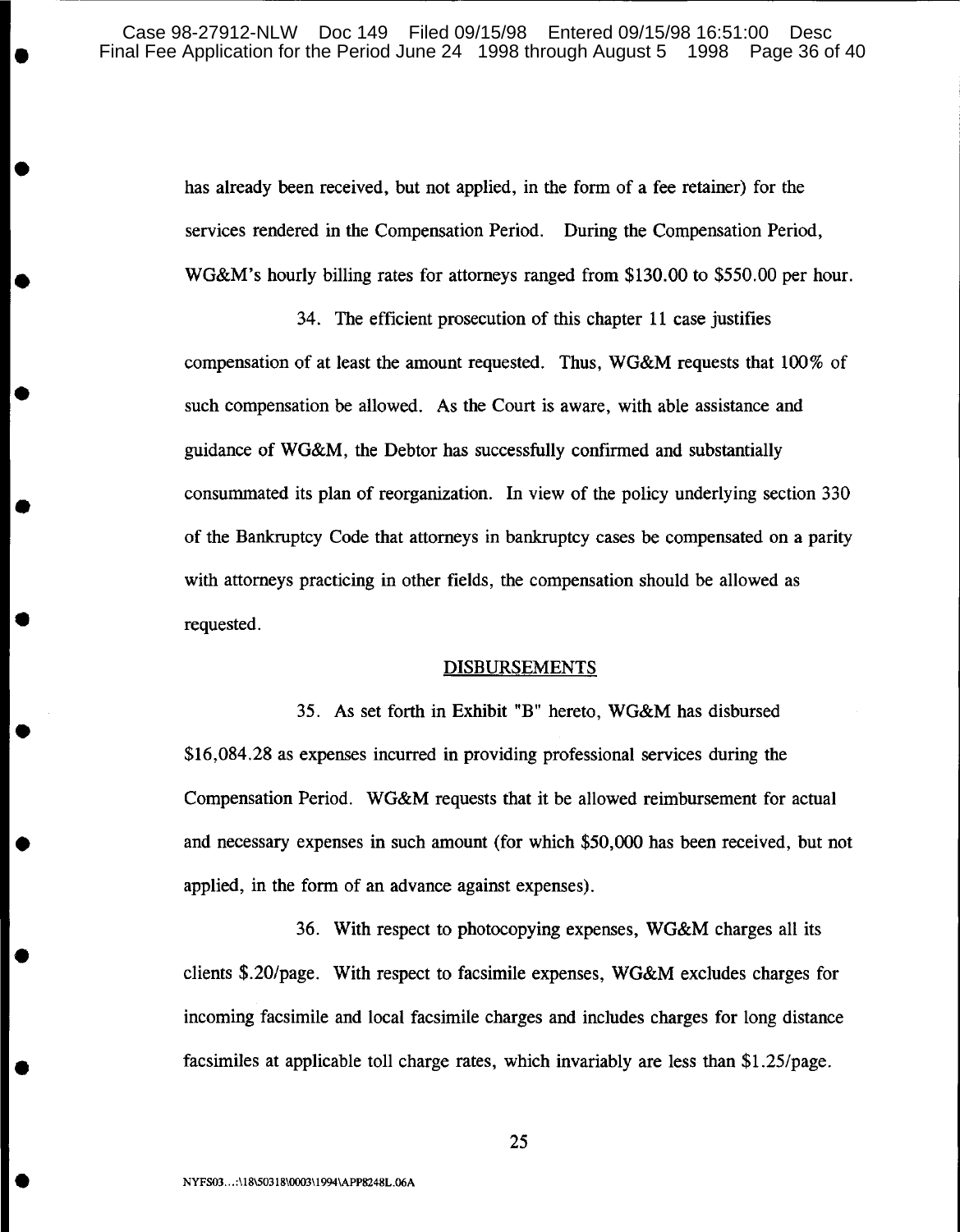These charges cover WG&M's direct operating costs for photocopying and facsimile facilities, which costs are not incorporated into the WG&M hourly billing rates. Only clients who actually use photocopying, facsimile, and other office services of the types set forth in Exhibit "B" are separately charged for such service. The effect of including such expenses as part of the hourly billing rates would impose that cost upon clients who do not require extensive photocopying, facsimile, and document production facilities and services. The amount of the standard photocopying and facsimile charges is intended to allow WG&M to cover the related expenses of its photocopying and facsimile services. A determination of the actual expenses per page for photocopying and facsimile services, however, is dependent on both the volume of copies or facsimiles and the total expenses attributable to photocopying and facsimiles on an annual basis.

37. The time constraints frequently imposed by the circumstances of this chapter 11 case have required WG&M's attorneys and other employees at times to devote substantial amounts of time during the evenings and on weekends to the performance of legal services on behalf of Grand Union. These extraordinary services were essential during the Compensation Period in order to meet deadlines and satisfy the demands of the Debtor's business and the administration of its estate. Consequently, as a result of the physical inability to complete every task and prepare every pleading required of WG&M during ordinary business hours, WG&M has been required to incur overtime charges in the discharge of certain of its professional

26

•

•

•

•

•

•

•

•

•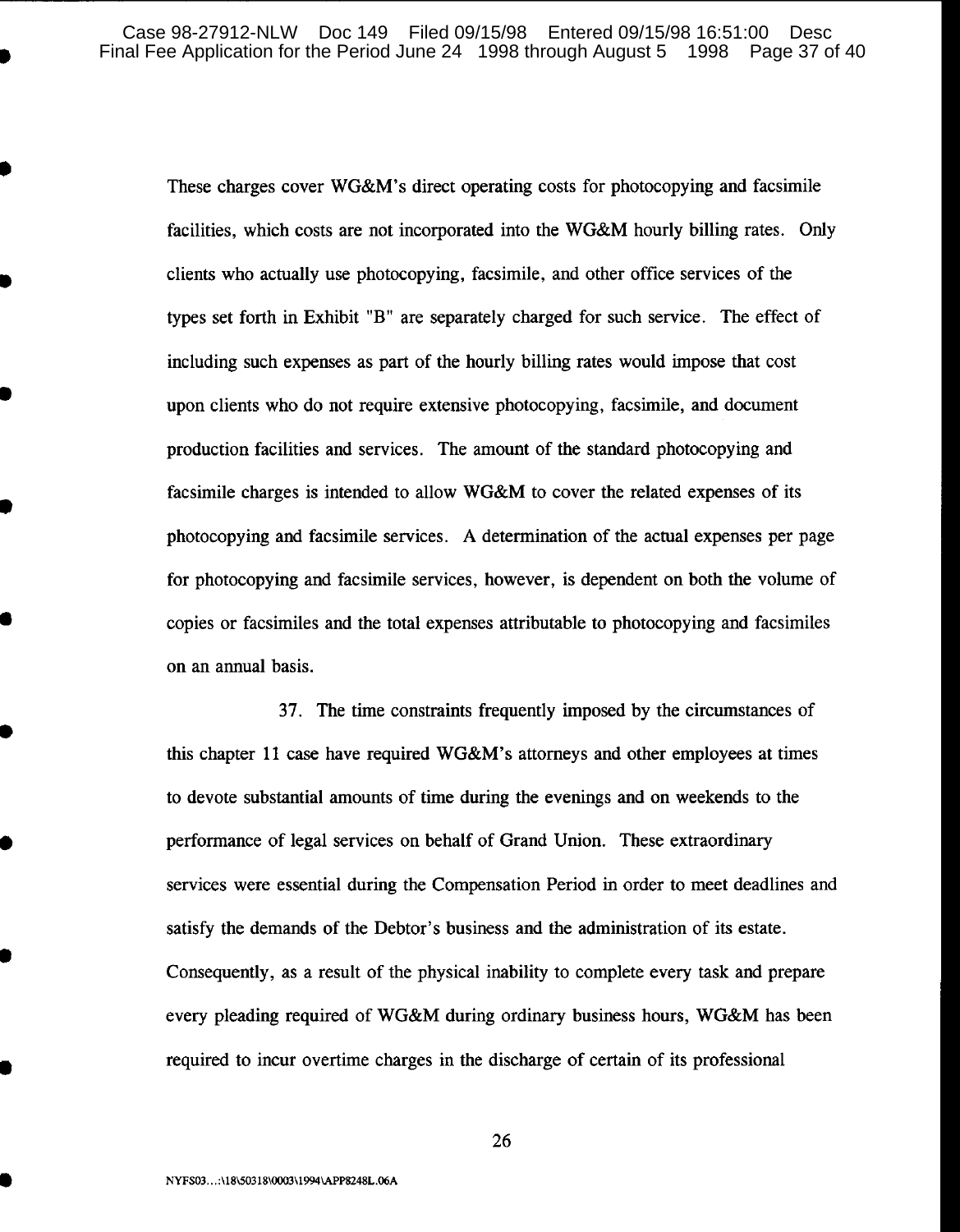responsibilities. While WG&M has made every effort to minimize these charges, the incurrence of overtime charges is a necessary result of the limited number of hours in a day as compared with the enormity of tasks required in this case.

38. Moreover, consistent with firm policy, attorneys and other employees of WG&M who worked late into the evenings were reimbursed for their reasonable meal costs and their cost for transportation home. WG&M's regular practice is not to include components for those charges in overhead when establishing billing rates and to charge its clients for these and all other out-of-pocket disbursements incurred during the regular course of the rendition of services.

39. In addition, because of the nature of the Debtor's business and the location of its headquarters, frequent long distance telephone calls have been required. On several occasions, overnight delivery of documents and other materials was required as a result of exigencies necessitating the use of such express services. WG&M also requests reimbursement for expenses consisting of labor-intensive word processing requiring in excess of two hours of an operator's time and overtime secretarial and other support staff services, as described supra. These disbursements are not included in WG&M's overhead for the purpose of setting billing rates. WG&M has made every effort to minimize its disbursements in this case. The actual expenses incurred in providing professional services were absolutely necessary, reasonable, and justified under the circumstances to serve the needs of the Debtor, its estate, and its creditors.

•

•

•

•

•

•

•

•

•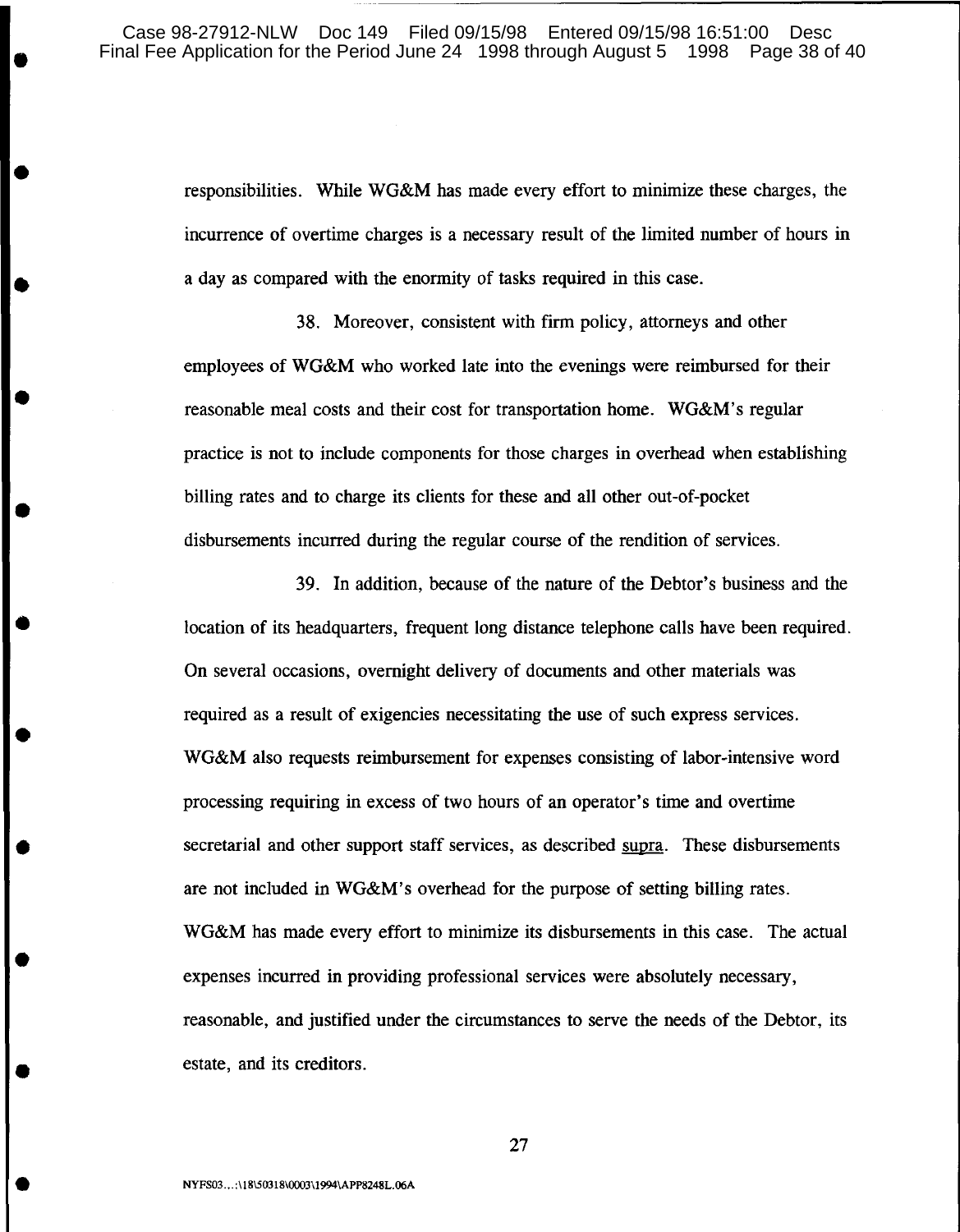40. None of the travel expenses of WG&M attorneys included herein were for first-class airfare, luxury accommodations, or deluxe meals.

41. As set forth in the affidavit of Judy G.Z. Liu, sworn to on September 14, 1998, annexed hereto as Exhibit "D," no agreement or understanding exists between WG&M and any other person for a sharing of compensation received or to be received for services rendered in or in connection with this chapter 11 case, nor shall WG&M share or agree to share the compensation paid or allowed from Grand Union's estate for such services with any other person. Such affidavit constitutes the statement of WG&M pursuant to section 504 of the Bankruptcy Code and Bankruptcy Rule 2016(a).

42. No agreement or understanding prohibited by 18 U.S.C. section 155 has been or will be made by WG&M.

WHEREFORE WG&M respectfully requests (i) a final allowance of compensation for professional services rendered as co-attorneys for Grand Union in the amount of \$322,285.50 in fees for the period from June 24, 1998 through and including August 5, 1998, (ii) a final allowance of reimbursement of actual and necessary disbursements incurred by WG&M in the amount of \$16,084.28 during the Compensation Period, (iii) authorization to apply the previously received fee retainer and advance

•

•

•

•

•

•

•

•

•